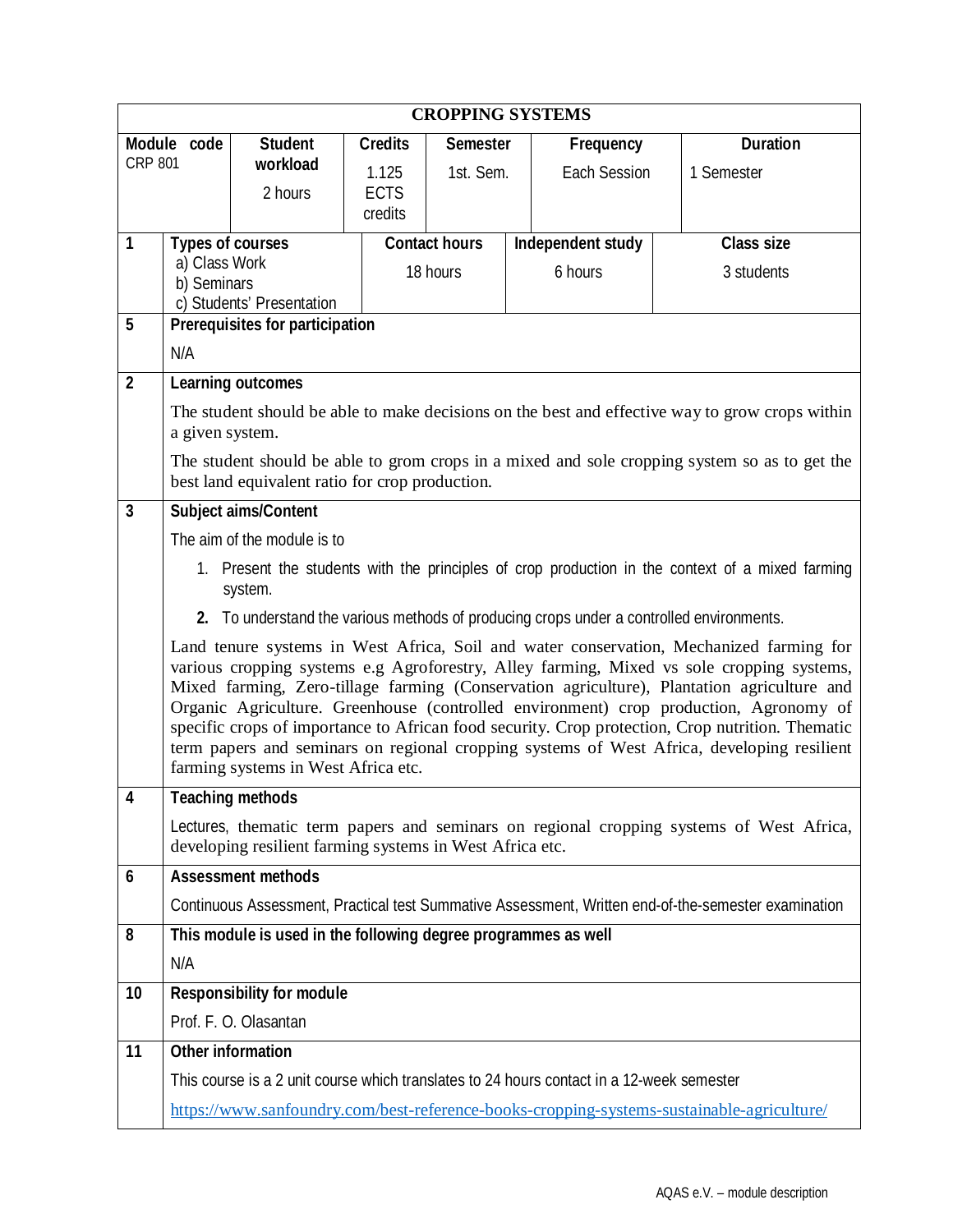| <b>SEED PRODUCTION</b>        |                                                                                                                                                                                                                                                                                                                                                                                                                                                                                                                                                                                                                                                                                                                                                                |                                                                               |                                                                  |                                |  |                                             |                                                                                           |  |  |
|-------------------------------|----------------------------------------------------------------------------------------------------------------------------------------------------------------------------------------------------------------------------------------------------------------------------------------------------------------------------------------------------------------------------------------------------------------------------------------------------------------------------------------------------------------------------------------------------------------------------------------------------------------------------------------------------------------------------------------------------------------------------------------------------------------|-------------------------------------------------------------------------------|------------------------------------------------------------------|--------------------------------|--|---------------------------------------------|-------------------------------------------------------------------------------------------|--|--|
| Module code<br><b>CRP 802</b> |                                                                                                                                                                                                                                                                                                                                                                                                                                                                                                                                                                                                                                                                                                                                                                | <b>Student</b><br>workload<br>2 hours                                         | <b>Credits</b><br>(according<br>to ECTS)<br>1.125<br><b>ECTS</b> | <b>Semester</b><br>Second Sem. |  | Frequency<br><b>Each Second</b><br>Semester | <b>Duration</b><br>1 Semester                                                             |  |  |
| 1                             |                                                                                                                                                                                                                                                                                                                                                                                                                                                                                                                                                                                                                                                                                                                                                                | <b>Types of courses</b>                                                       |                                                                  | <b>Contact hours</b>           |  | Independent study                           | <b>Class size</b>                                                                         |  |  |
|                               | a) Class Work                                                                                                                                                                                                                                                                                                                                                                                                                                                                                                                                                                                                                                                                                                                                                  |                                                                               |                                                                  | 18 hours                       |  | 6 hours                                     | 3 students                                                                                |  |  |
|                               | b) Seminars                                                                                                                                                                                                                                                                                                                                                                                                                                                                                                                                                                                                                                                                                                                                                    |                                                                               |                                                                  |                                |  |                                             |                                                                                           |  |  |
|                               |                                                                                                                                                                                                                                                                                                                                                                                                                                                                                                                                                                                                                                                                                                                                                                | c) Students' Presentation                                                     |                                                                  |                                |  |                                             |                                                                                           |  |  |
| 5                             |                                                                                                                                                                                                                                                                                                                                                                                                                                                                                                                                                                                                                                                                                                                                                                | <b>Prerequisites for participation</b>                                        |                                                                  |                                |  |                                             |                                                                                           |  |  |
|                               |                                                                                                                                                                                                                                                                                                                                                                                                                                                                                                                                                                                                                                                                                                                                                                | Basic course in Seed Science                                                  |                                                                  |                                |  |                                             |                                                                                           |  |  |
| $\overline{2}$                |                                                                                                                                                                                                                                                                                                                                                                                                                                                                                                                                                                                                                                                                                                                                                                | <b>Learning outcomes</b>                                                      |                                                                  |                                |  |                                             |                                                                                           |  |  |
|                               |                                                                                                                                                                                                                                                                                                                                                                                                                                                                                                                                                                                                                                                                                                                                                                | maintenance of good quality seeds                                             |                                                                  |                                |  |                                             | The Student would be acquainted with the underlying, principles in production and         |  |  |
| $\overline{\mathbf{3}}$       |                                                                                                                                                                                                                                                                                                                                                                                                                                                                                                                                                                                                                                                                                                                                                                | <b>Subject aims/Content</b>                                                   |                                                                  |                                |  |                                             |                                                                                           |  |  |
|                               |                                                                                                                                                                                                                                                                                                                                                                                                                                                                                                                                                                                                                                                                                                                                                                | The aim of the module is to                                                   |                                                                  |                                |  |                                             |                                                                                           |  |  |
|                               |                                                                                                                                                                                                                                                                                                                                                                                                                                                                                                                                                                                                                                                                                                                                                                | 1. Make students appreciate the various methods of hybrid seed produuction    |                                                                  |                                |  |                                             |                                                                                           |  |  |
|                               |                                                                                                                                                                                                                                                                                                                                                                                                                                                                                                                                                                                                                                                                                                                                                                | seeds                                                                         |                                                                  |                                |  |                                             | 2. Equip students with necessary skills to be able to determine and produce good quality  |  |  |
|                               |                                                                                                                                                                                                                                                                                                                                                                                                                                                                                                                                                                                                                                                                                                                                                                | quality seed production                                                       |                                                                  |                                |  |                                             | 3. Develop students' problem-solving skills to propose appropriate response strategies of |  |  |
|                               | National and regional variety release systems in West African countries; ECOWAS<br>Harmonized seed laws. Conditions for seed production, Controlled seed multiplication,<br>Evaluating and maintaining genetic purity during seed production; Seed Certification;<br>Principles of seed processing, outlay of seed processing plants, Seed Pre-cleaning,<br>conditioning, grading and sizing equipment and operations. Commercial seed treatments.<br>Seed store and gene bank operation: seed germination testing, viability and quality control.<br>Viability modelling, seed drying, packaging and transportation. Hybrid seed production:<br>Genetic basis of hybrids, Population genetic analysis in hybrid production, Hybrid purity<br>and GMO testing. |                                                                               |                                                                  |                                |  |                                             |                                                                                           |  |  |
|                               | The matic term papers and seminars on specialized seed industries like organic seed<br>production, Seed cooperatives, Public-private partnerships (PPP), National and regional<br>seed business incentives, Farm management/cost benefit analysis and other topical seed<br>enterprise development issues etc.                                                                                                                                                                                                                                                                                                                                                                                                                                                 |                                                                               |                                                                  |                                |  |                                             |                                                                                           |  |  |
| 4                             |                                                                                                                                                                                                                                                                                                                                                                                                                                                                                                                                                                                                                                                                                                                                                                | <b>Teaching methods</b>                                                       |                                                                  |                                |  |                                             |                                                                                           |  |  |
|                               |                                                                                                                                                                                                                                                                                                                                                                                                                                                                                                                                                                                                                                                                                                                                                                | Lectures, case studies, group work, individual presentations, and discussions |                                                                  |                                |  |                                             |                                                                                           |  |  |
| 6                             |                                                                                                                                                                                                                                                                                                                                                                                                                                                                                                                                                                                                                                                                                                                                                                | <b>Assessment methods</b>                                                     |                                                                  |                                |  |                                             |                                                                                           |  |  |
|                               |                                                                                                                                                                                                                                                                                                                                                                                                                                                                                                                                                                                                                                                                                                                                                                | Written end-of-the-semester examination                                       |                                                                  |                                |  |                                             | Individual Presentations, Group Assignments, Continuous Assessment, Summative Assessment, |  |  |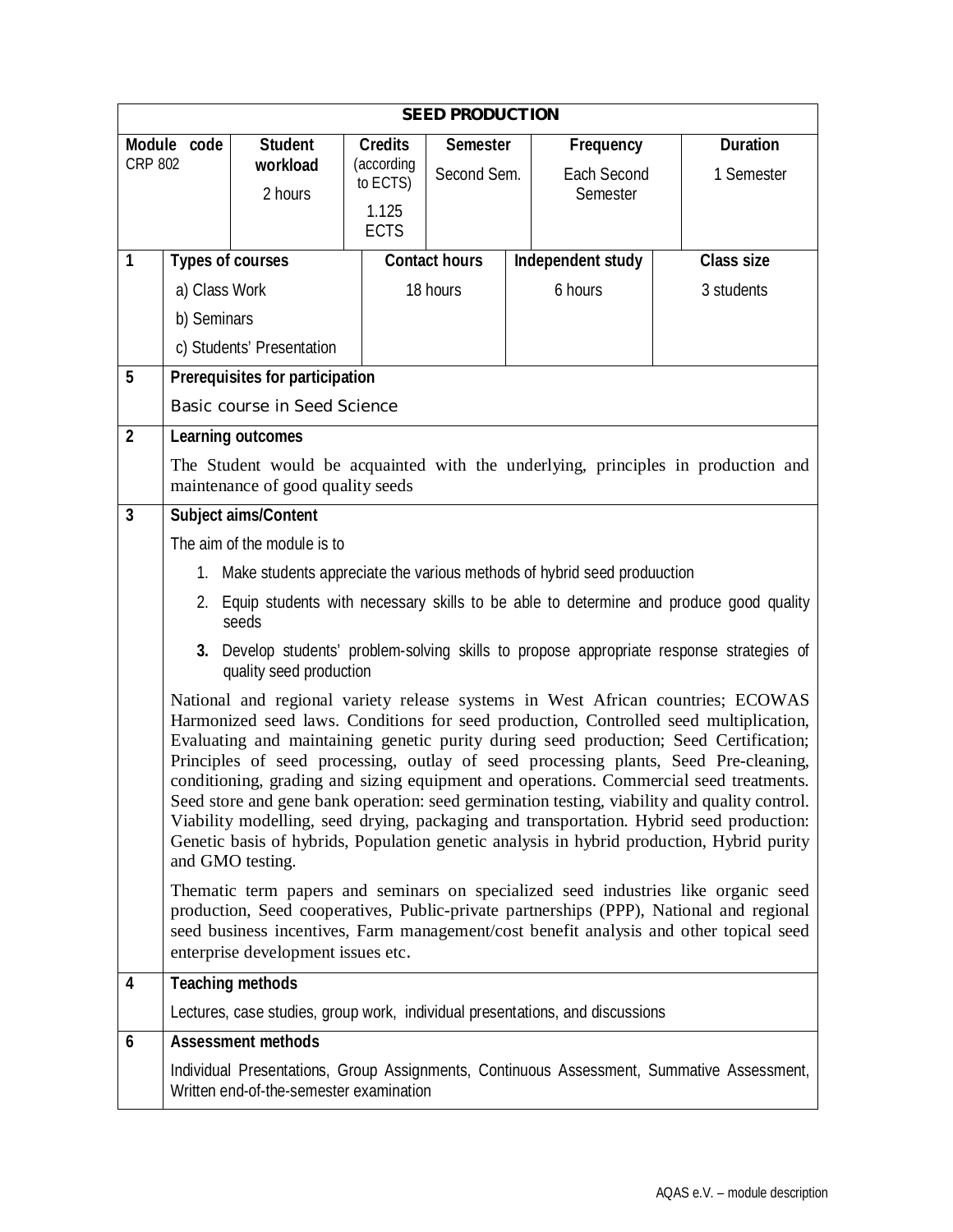| 8  | This module is used in the following degree programmes as well                            |
|----|-------------------------------------------------------------------------------------------|
|    | Master of Agriculture in Seed Technology                                                  |
|    |                                                                                           |
| 10 | <b>Responsibility for module</b>                                                          |
|    | Prof. M. A. Adebisi                                                                       |
| 11 | <b>Other information</b>                                                                  |
|    | This course is a 2 unit course which translates to 24 hours contact in a 12-week semester |
|    | https://www.amazon.com/Seed-Production-Principles-Miller-McDonald/dp/0412075512           |

|                         | PRINCIPLES OF CULTIVAR DEVELOPMENT                                                                                                                                                                                                                                                                                                                                                                                                                                                                                                                                                                                                                        |                                                                 |                        |                      |                            |                   |  |                                                                                          |  |  |  |
|-------------------------|-----------------------------------------------------------------------------------------------------------------------------------------------------------------------------------------------------------------------------------------------------------------------------------------------------------------------------------------------------------------------------------------------------------------------------------------------------------------------------------------------------------------------------------------------------------------------------------------------------------------------------------------------------------|-----------------------------------------------------------------|------------------------|----------------------|----------------------------|-------------------|--|------------------------------------------------------------------------------------------|--|--|--|
|                         | Module code                                                                                                                                                                                                                                                                                                                                                                                                                                                                                                                                                                                                                                               | <b>Student</b>                                                  | <b>Credits</b>         | <b>Semester</b>      |                            | Frequency         |  | <b>Duration</b>                                                                          |  |  |  |
| CRP 803                 |                                                                                                                                                                                                                                                                                                                                                                                                                                                                                                                                                                                                                                                           | workload                                                        | (according<br>to ECTS) | First Sem.           | <b>Each First Semester</b> |                   |  | 1 Semester                                                                               |  |  |  |
|                         |                                                                                                                                                                                                                                                                                                                                                                                                                                                                                                                                                                                                                                                           | 3 hours                                                         | 1.125                  |                      |                            |                   |  |                                                                                          |  |  |  |
|                         |                                                                                                                                                                                                                                                                                                                                                                                                                                                                                                                                                                                                                                                           |                                                                 | <b>ECTS</b>            |                      |                            |                   |  |                                                                                          |  |  |  |
| $\overline{\mathbf{1}}$ |                                                                                                                                                                                                                                                                                                                                                                                                                                                                                                                                                                                                                                                           | <b>Types of courses</b>                                         |                        | <b>Contact hours</b> |                            | Independent study |  | <b>Class size</b>                                                                        |  |  |  |
|                         | a) Lecturess                                                                                                                                                                                                                                                                                                                                                                                                                                                                                                                                                                                                                                              |                                                                 |                        | 18 hours             |                            | 6 hours           |  | 4 students                                                                               |  |  |  |
|                         | b) Seminars                                                                                                                                                                                                                                                                                                                                                                                                                                                                                                                                                                                                                                               |                                                                 |                        |                      |                            |                   |  |                                                                                          |  |  |  |
|                         |                                                                                                                                                                                                                                                                                                                                                                                                                                                                                                                                                                                                                                                           | c) Students' Presentation                                       |                        |                      |                            |                   |  |                                                                                          |  |  |  |
| 5                       |                                                                                                                                                                                                                                                                                                                                                                                                                                                                                                                                                                                                                                                           | <b>Prerequisites for participation</b>                          |                        |                      |                            |                   |  |                                                                                          |  |  |  |
|                         | N/A                                                                                                                                                                                                                                                                                                                                                                                                                                                                                                                                                                                                                                                       |                                                                 |                        |                      |                            |                   |  |                                                                                          |  |  |  |
| $\overline{2}$          |                                                                                                                                                                                                                                                                                                                                                                                                                                                                                                                                                                                                                                                           | <b>Learning outcomes</b>                                        |                        |                      |                            |                   |  |                                                                                          |  |  |  |
|                         |                                                                                                                                                                                                                                                                                                                                                                                                                                                                                                                                                                                                                                                           |                                                                 |                        |                      |                            |                   |  | The Student should be able to develop skills in the process of varietal identification,  |  |  |  |
|                         |                                                                                                                                                                                                                                                                                                                                                                                                                                                                                                                                                                                                                                                           | development and subsequent release.                             |                        |                      |                            |                   |  |                                                                                          |  |  |  |
| $\overline{3}$          | Subject aims                                                                                                                                                                                                                                                                                                                                                                                                                                                                                                                                                                                                                                              |                                                                 |                        |                      |                            |                   |  |                                                                                          |  |  |  |
|                         |                                                                                                                                                                                                                                                                                                                                                                                                                                                                                                                                                                                                                                                           | The aim of the module is to                                     |                        |                      |                            |                   |  |                                                                                          |  |  |  |
|                         |                                                                                                                                                                                                                                                                                                                                                                                                                                                                                                                                                                                                                                                           | 1. Make students appreciate the need to have improved cultivars |                        |                      |                            |                   |  |                                                                                          |  |  |  |
|                         |                                                                                                                                                                                                                                                                                                                                                                                                                                                                                                                                                                                                                                                           | Molecular techniques                                            |                        |                      |                            |                   |  | 2. To Teach students the basic principles of cultivar development using conventional and |  |  |  |
|                         |                                                                                                                                                                                                                                                                                                                                                                                                                                                                                                                                                                                                                                                           | Release.                                                        |                        |                      |                            |                   |  | 3. To acquaint students with the principles and procedures in varietal development and   |  |  |  |
|                         | Plant Genetic Resources, Line development and recurrent selection, Plant breeding methods-<br>back crossing, cultivar developments for dicot and monocot crop plants, mutation breeding and<br>hybridization, introduction to genetic engineering, exploiting cytological and genetic methods in<br>crop improvement (induction and utilization of male sterility, polyploidy, double haploids<br>breeding, apomixes), Variety release and variety integrity maintenance, Analysis of crosses,<br>expectation for line cross means, heterosis, inbreeding depression, Marker based analysis;<br>molecular markers, Genetic maps, Marker-trait association |                                                                 |                        |                      |                            |                   |  |                                                                                          |  |  |  |
| 4                       |                                                                                                                                                                                                                                                                                                                                                                                                                                                                                                                                                                                                                                                           | <b>Teaching methods</b>                                         |                        |                      |                            |                   |  |                                                                                          |  |  |  |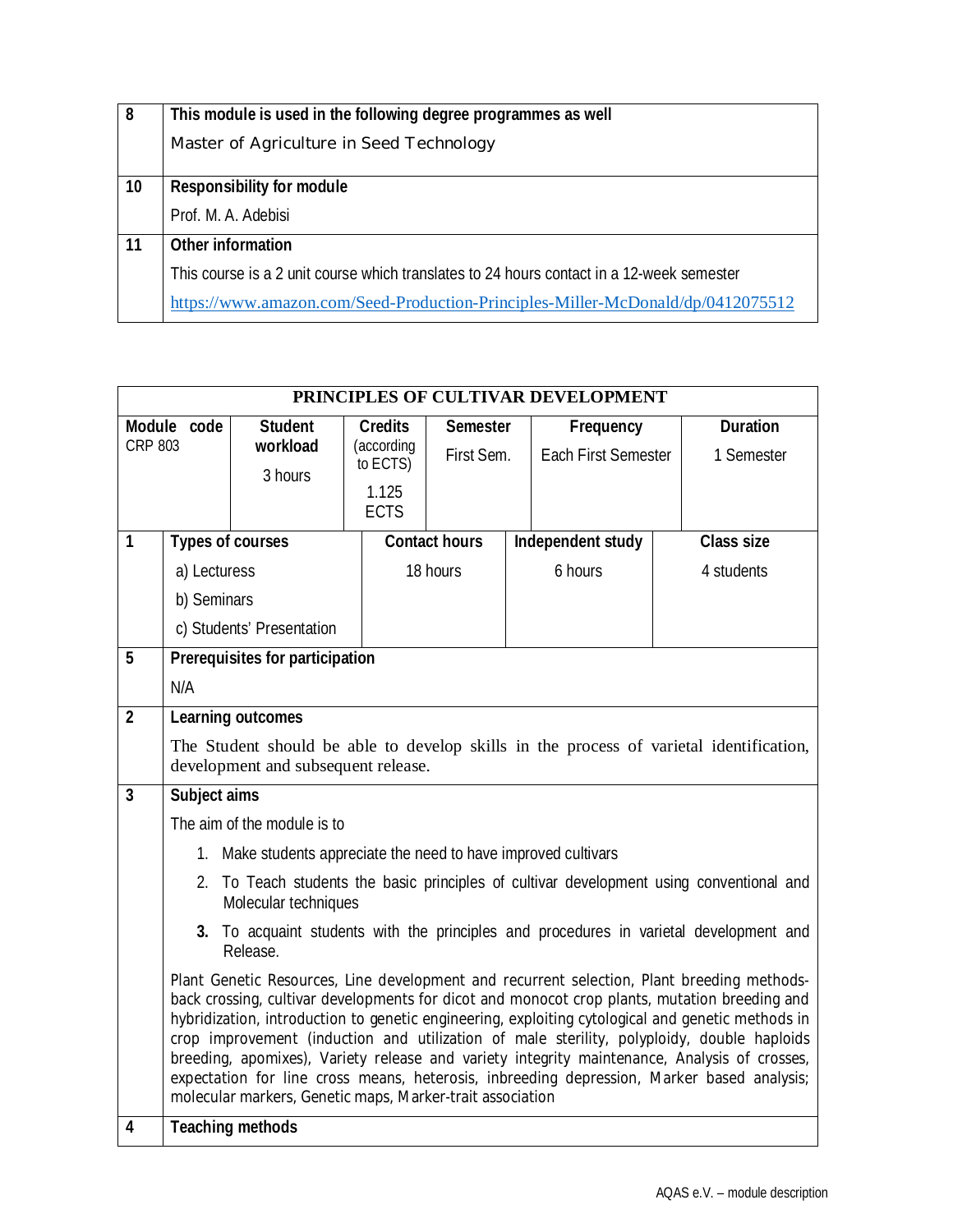| Lectures, Practical, group work, individual presentations, and discussions                |
|-------------------------------------------------------------------------------------------|
| <b>Assessment methods</b>                                                                 |
| Continuous Assessment Test, Term paper, Written end-of-the-semester examination           |
| This module is used in the following degree programmes as well                            |
| N/A                                                                                       |
|                                                                                           |
| <b>Responsibility for module</b>                                                          |
| Prof. O. J. Ariyo                                                                         |
| <b>Other information</b>                                                                  |
| This course is a 3 unit course which translates to 36 hours contact in a 12-week semester |
| 1. Principles of Cultivar Development, vol. 1, Theory and Technique. JUSTIN               |
| JAMES R.; Fehr, Walter R. Soil Science: May 1988 - Volume 145 - Issue 5 - ppg             |
| 390                                                                                       |
| 2. https://www.amazon.com/Principles-Cultivar-Development-<br>Theory/B00374RYXC           |
|                                                                                           |

|                         |                                                                                                                                                                      |                                        |                        | <b>FIELD EXPERIMENTATION</b> |  |                                                                                                                                                                                                                                                                                                                   |  |                   |
|-------------------------|----------------------------------------------------------------------------------------------------------------------------------------------------------------------|----------------------------------------|------------------------|------------------------------|--|-------------------------------------------------------------------------------------------------------------------------------------------------------------------------------------------------------------------------------------------------------------------------------------------------------------------|--|-------------------|
|                         | Module code                                                                                                                                                          | <b>Student</b>                         | <b>Credits</b>         | <b>Semester</b>              |  | Frequency                                                                                                                                                                                                                                                                                                         |  | <b>Duration</b>   |
| <b>CRP 804</b>          |                                                                                                                                                                      | workload                               | (according<br>to ECTS) | Second Sem.                  |  | <b>Each Second</b>                                                                                                                                                                                                                                                                                                |  | 1 Semester        |
|                         |                                                                                                                                                                      | 2 hours                                | 1.125                  |                              |  | Semester                                                                                                                                                                                                                                                                                                          |  |                   |
|                         |                                                                                                                                                                      |                                        | <b>ECTS</b>            |                              |  |                                                                                                                                                                                                                                                                                                                   |  |                   |
| 1                       |                                                                                                                                                                      | <b>Types of courses</b>                |                        | <b>Contact hours</b>         |  | Independent study                                                                                                                                                                                                                                                                                                 |  | <b>Class size</b> |
|                         | a) Lectures                                                                                                                                                          |                                        |                        | 18 hours                     |  | 6 hours                                                                                                                                                                                                                                                                                                           |  | 4 students        |
|                         | b) Practical                                                                                                                                                         |                                        |                        |                              |  |                                                                                                                                                                                                                                                                                                                   |  |                   |
|                         |                                                                                                                                                                      | c) Students' Presentation              |                        |                              |  |                                                                                                                                                                                                                                                                                                                   |  |                   |
| 5                       |                                                                                                                                                                      | <b>Prerequisites for participation</b> |                        |                              |  |                                                                                                                                                                                                                                                                                                                   |  |                   |
|                         | N/A                                                                                                                                                                  |                                        |                        |                              |  |                                                                                                                                                                                                                                                                                                                   |  |                   |
| $\overline{2}$          |                                                                                                                                                                      | <b>Learning outcomes</b>               |                        |                              |  |                                                                                                                                                                                                                                                                                                                   |  |                   |
|                         |                                                                                                                                                                      |                                        |                        |                              |  | The student should be able to apply the appropriate design and layout agricultural<br>experiments. Also, gain knowledge in data analysis and drawing of suitable inferences                                                                                                                                       |  |                   |
| $\overline{\mathbf{3}}$ | Subject aims                                                                                                                                                         |                                        |                        |                              |  |                                                                                                                                                                                                                                                                                                                   |  |                   |
|                         |                                                                                                                                                                      | The aim of the module is to            |                        |                              |  |                                                                                                                                                                                                                                                                                                                   |  |                   |
|                         |                                                                                                                                                                      |                                        |                        |                              |  | 1. Make students appreciate the importance of statistics in field experimentation.                                                                                                                                                                                                                                |  |                   |
|                         | Eqiuip students with the necessary skills and techniques in the choice of appropriate design<br>2<br>and drawing of appropriate inferences in field experimentation. |                                        |                        |                              |  |                                                                                                                                                                                                                                                                                                                   |  |                   |
|                         |                                                                                                                                                                      |                                        |                        |                              |  | Hypothesis testing, Experimental designs: Completely Randomized Design (CRD),<br>Randomized Block Design (RBD), Latin Square Design, Factorial experiments,<br>Split plots designs, Analysis of Variance (ANOVA) and Mean comparisons.<br>Regression and correlation. Mixed models, confounding variables, Use of |  |                   |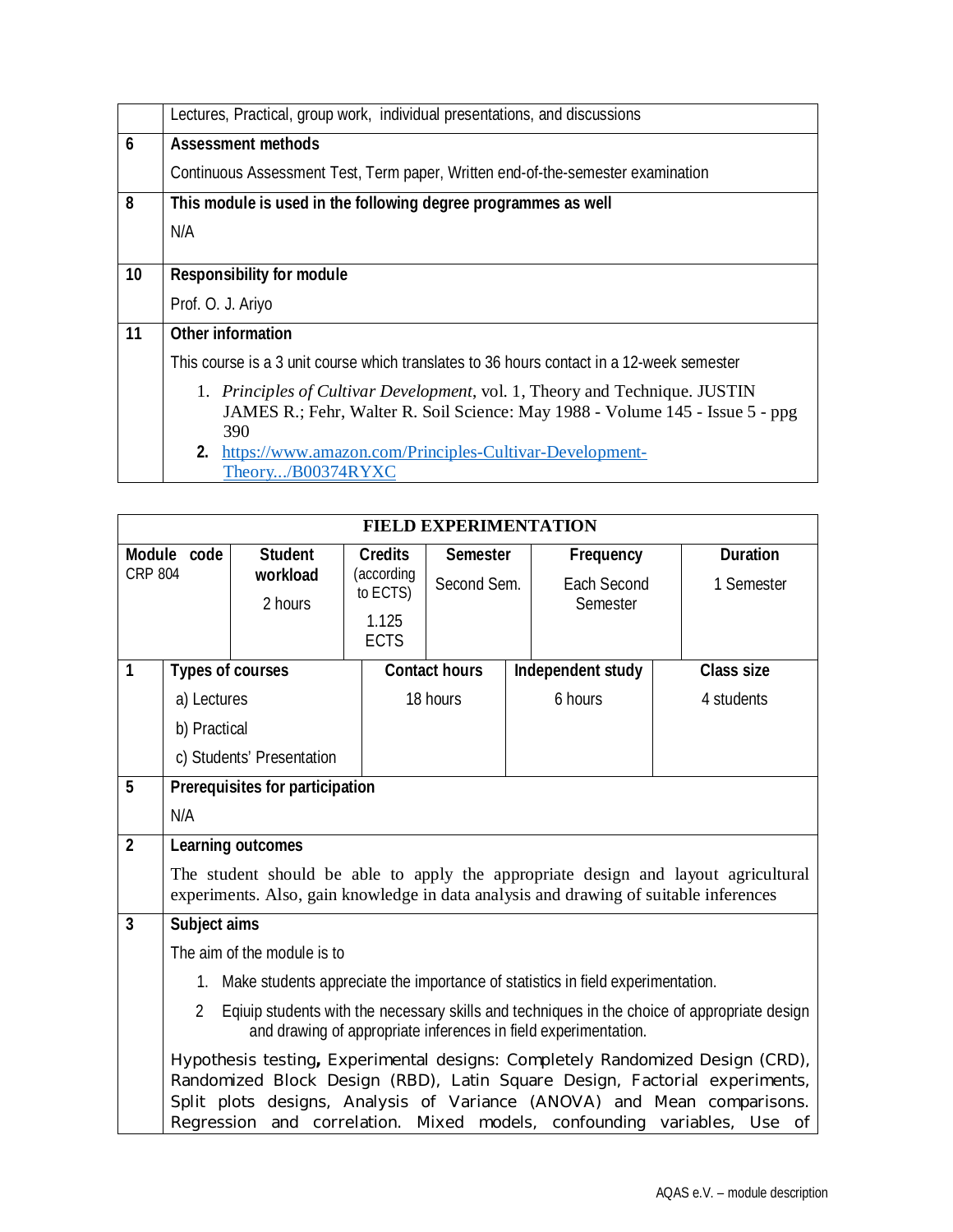|                  | statistical package programmes.                                                                                                                     |
|------------------|-----------------------------------------------------------------------------------------------------------------------------------------------------|
| 4                | <b>Teaching methods</b>                                                                                                                             |
|                  | Lectures, Practical and discussions                                                                                                                 |
| $\boldsymbol{6}$ | <b>Assessment methods</b>                                                                                                                           |
|                  | Continuous Assessment Test, Term paper, Written end-of-the-semester examination                                                                     |
| 8                | This module is used in the following degree programmes as well                                                                                      |
|                  | N/A                                                                                                                                                 |
|                  |                                                                                                                                                     |
| 10 <sup>°</sup>  | <b>Responsibility for module</b>                                                                                                                    |
|                  | Dr. E. O. Idehen                                                                                                                                    |
| 11               | <b>Other information</b>                                                                                                                            |
|                  | This course is a 2 unit course which translates to 24 hours contact in a 12-week semester                                                           |
|                  | -Statistical Procedures for Agricultural Research, 2nd Edition. Kwanchai A. Gomez, Arturo A. Gomez.<br>ISBN: 978-0-471-87092-0. Feb 1984. 704 pages |
|                  | -Applied Statistics for Scientific Studies. T. A. T. Wahua. Afrika Link Publishers, university of Ibadan,<br>Nigeria. ISBN: 978-2915-15-7           |

|                                                             | <b>CROP PROTECTION AND PRODUCTIVITY</b> |                                                                                    |                      |                      |           |                            |                 |                                                                                                                                                                                         |  |
|-------------------------------------------------------------|-----------------------------------------|------------------------------------------------------------------------------------|----------------------|----------------------|-----------|----------------------------|-----------------|-----------------------------------------------------------------------------------------------------------------------------------------------------------------------------------------|--|
| <b>Student</b><br>Module code<br><b>CRP 805</b><br>workload |                                         | <b>Credits</b><br>(according                                                       | <b>Semester</b>      |                      | Frequency |                            | <b>Duration</b> |                                                                                                                                                                                         |  |
|                                                             |                                         | 2 hours                                                                            | to ECTS)             | First Sem.           |           | <b>Each First Semester</b> |                 | 1 Semester                                                                                                                                                                              |  |
|                                                             |                                         |                                                                                    | 1.125<br><b>ECTS</b> |                      |           |                            |                 |                                                                                                                                                                                         |  |
| 1                                                           |                                         | <b>Types of courses</b>                                                            |                      | <b>Contact hours</b> |           | Independent study          |                 | <b>Class size</b>                                                                                                                                                                       |  |
|                                                             | a) Lectures                             |                                                                                    |                      | 18 hours             |           | 6 hours                    |                 | 4 students                                                                                                                                                                              |  |
|                                                             | b) Practical                            |                                                                                    |                      |                      |           |                            |                 |                                                                                                                                                                                         |  |
|                                                             |                                         | c) Students' Presentation                                                          |                      |                      |           |                            |                 |                                                                                                                                                                                         |  |
| 5                                                           |                                         | <b>Prerequisites for participation</b>                                             |                      |                      |           |                            |                 |                                                                                                                                                                                         |  |
|                                                             | N/A                                     |                                                                                    |                      |                      |           |                            |                 |                                                                                                                                                                                         |  |
| $\mathbf{2}$                                                |                                         | <b>Learning outcomes</b>                                                           |                      |                      |           |                            |                 |                                                                                                                                                                                         |  |
|                                                             |                                         |                                                                                    |                      |                      |           |                            |                 | The student should be able to effectively manage fields from pests and diseases, using the<br>best cost effective and environmentally friendly approach. The student will alson be able |  |
|                                                             |                                         | to apply molecular and plant tissue culture techniques in plant disease diagnosis. |                      |                      |           |                            |                 |                                                                                                                                                                                         |  |
| $\overline{3}$                                              | Subject aims                            |                                                                                    |                      |                      |           |                            |                 |                                                                                                                                                                                         |  |
|                                                             |                                         | The aim of the module is to                                                        |                      |                      |           |                            |                 |                                                                                                                                                                                         |  |
|                                                             |                                         | extraction from soil and plant.                                                    |                      |                      |           |                            |                 | 1. To equip students with the skills in Sampling for nematodes and nematodes                                                                                                            |  |
|                                                             |                                         |                                                                                    |                      |                      |           |                            |                 | 2. To enable students, understand the methods of purification and identification of                                                                                                     |  |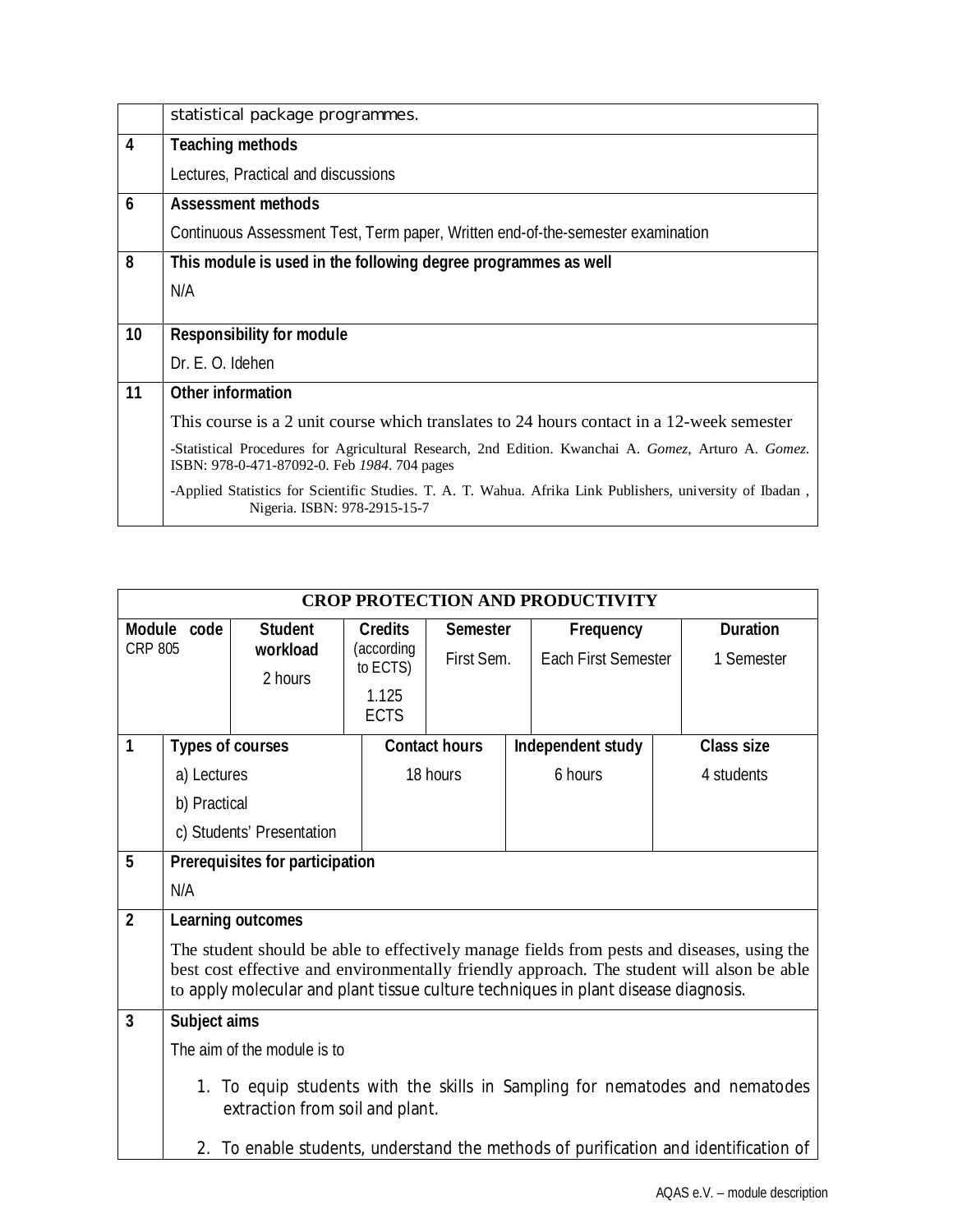| major plant pathogens (bacteria and fungi). |  |
|---------------------------------------------|--|
|                                             |  |

3. Assist students in the Identification of insect body parts

Pests and pathogens in crop protection and productivity. Plant-nematode relations or interactions; population dynamics of nematodes; methods of nematode control in agricultural soils. Definition and categorization of insect pests; development of pest status. Economics of insect pest attack; forecasting Insect pest outbreak. Fungi diseases of national and international importance. Classification and nomenclature of plant parasitic fungi. Morphology, Biology and Ecology of fungi. Classification and properties of plant pathogenic bacteria. Growth, reproduction and genetics of plant pathogenic bacteria. Kinds of inoculum produced and dissemination. Bacteria diseases of national and international importance. The nature of viruses' growth and reproduction. The genetics of viruses. Kinds of inoculum produced. Dissemination, Virus diseases of national and international importance. Control measures, quarantine, cultural, chemical, host plant resistance, etc.in crop protection and productivity. Basic crop protection equipments, maintenance and repairs.

**Practicals**:- Sampling for nematodes and nematodes extraction from soil and plant. Isolation, purification and identification of major plant pathogens (bacteria and fungi). Creation of insect museum of agricultural importance. Identification of insect body parts. Virus isolation and transmission. Virus purification. Application of molecular and plant tissue culture techniques in plant disease diagnosis.

| $\overline{\mathbf{4}}$ | <b>Teaching methods</b>                                                                   |
|-------------------------|-------------------------------------------------------------------------------------------|
|                         | Lectures, group work and Practical                                                        |
| $\boldsymbol{6}$        | <b>Assessment methods</b>                                                                 |
|                         | Continuous Assessment Test, Term paper, Written end-of-the-semester examination           |
| 8                       | This module is used in the following degree programmes as well                            |
|                         | N/A                                                                                       |
|                         |                                                                                           |
| 10 <sup>1</sup>         | <b>Responsibility for module</b>                                                          |
|                         | Dr. (Mrs.) E. I. Ayo-John                                                                 |
| 11                      | <b>Other information</b>                                                                  |
|                         | This course is a 2 unit course which translates to 24 hours contact in a 12-week semester |
|                         | https://www.elsevier.com/books/cropand-crop-protection//978-0-444-82095-2                 |
|                         |                                                                                           |

## **SOIL FERTILITY MANAGEMENT AND CROP NUTRITION**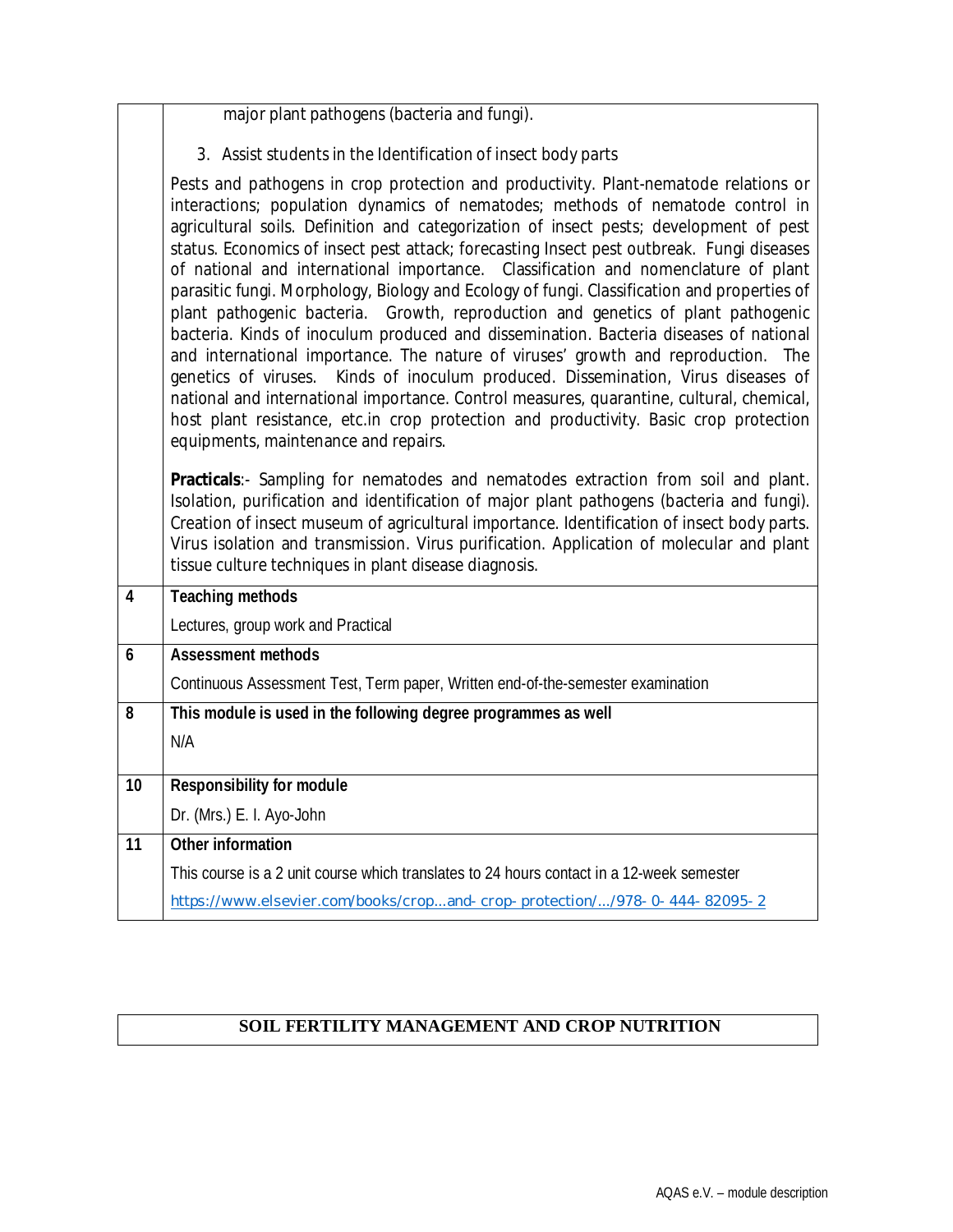| Module code             |                         | <b>Student</b>                                                                            | <b>Credits</b>         | Semester             | Frequency          | <b>Duration</b>                                                                                                                                                                                                                                                                                                                                                                            |
|-------------------------|-------------------------|-------------------------------------------------------------------------------------------|------------------------|----------------------|--------------------|--------------------------------------------------------------------------------------------------------------------------------------------------------------------------------------------------------------------------------------------------------------------------------------------------------------------------------------------------------------------------------------------|
| <b>CRP 806</b>          |                         | workload                                                                                  | (according<br>to ECTS) | Second Sem.          | <b>Each Second</b> | 1 Semester                                                                                                                                                                                                                                                                                                                                                                                 |
|                         |                         | 2 hours                                                                                   | 1.125                  |                      | Semester           |                                                                                                                                                                                                                                                                                                                                                                                            |
|                         |                         |                                                                                           | <b>ECTS</b>            |                      |                    |                                                                                                                                                                                                                                                                                                                                                                                            |
| 1                       | <b>Types of courses</b> |                                                                                           |                        | <b>Contact hours</b> | Independent study  | <b>Class size</b>                                                                                                                                                                                                                                                                                                                                                                          |
|                         | a) Lectures             |                                                                                           |                        | 18 hours             | 6 hours            | 4 students                                                                                                                                                                                                                                                                                                                                                                                 |
|                         | b) Practicals           |                                                                                           |                        |                      |                    |                                                                                                                                                                                                                                                                                                                                                                                            |
|                         |                         | c) Students' Presentation                                                                 |                        |                      |                    |                                                                                                                                                                                                                                                                                                                                                                                            |
| 5                       |                         | <b>Prerequisites for participation</b>                                                    |                        |                      |                    |                                                                                                                                                                                                                                                                                                                                                                                            |
|                         | N/A                     |                                                                                           |                        |                      |                    |                                                                                                                                                                                                                                                                                                                                                                                            |
| $\overline{2}$          |                         | <b>Learning outcomes</b>                                                                  |                        |                      |                    |                                                                                                                                                                                                                                                                                                                                                                                            |
|                         |                         |                                                                                           |                        |                      |                    | The student should be able to characterize soils based on their fertility status and make<br>recommendation for management of different types of soils based on crop requirements.                                                                                                                                                                                                         |
| $\overline{\mathbf{3}}$ | <b>Subject aims</b>     |                                                                                           |                        |                      |                    |                                                                                                                                                                                                                                                                                                                                                                                            |
|                         |                         | The aim of the module is to                                                               |                        |                      |                    |                                                                                                                                                                                                                                                                                                                                                                                            |
|                         |                         | plant.<br>Soil fertility mapping and Land use planning                                    |                        |                      |                    | 1. Demonstrate of the use of integrated soil fertility management. ion from soil and<br>2. To equip students with the skills in Soil fertility evaluation; Soil characterization;                                                                                                                                                                                                          |
|                         | use planning            |                                                                                           |                        |                      |                    | Essentiality of plant nutrition, Basic concepts in soil plant relationships Soil fertility and<br>productivity Soil organic matter; Fertilizers and lime use; Organic fertilizer and compost<br>production and use; Integrated soil fertility management: Cropping Systems, Biological<br>fertilization; Soil fertility evaluation; Soil characterization; Soil fertility mapping and Land |
| 4                       |                         | <b>Teaching methods</b>                                                                   |                        |                      |                    |                                                                                                                                                                                                                                                                                                                                                                                            |
|                         |                         | Lectures and Practical                                                                    |                        |                      |                    |                                                                                                                                                                                                                                                                                                                                                                                            |
| 6                       |                         | <b>Assessment methods</b>                                                                 |                        |                      |                    |                                                                                                                                                                                                                                                                                                                                                                                            |
|                         |                         | Continuous Assessment Test, Term paper, Written end-of-the-semester examination           |                        |                      |                    |                                                                                                                                                                                                                                                                                                                                                                                            |
| 8                       |                         | This module is used in the following degree programmes as well                            |                        |                      |                    |                                                                                                                                                                                                                                                                                                                                                                                            |
|                         | N/A                     |                                                                                           |                        |                      |                    |                                                                                                                                                                                                                                                                                                                                                                                            |
| 10                      |                         | <b>Responsibility for module</b>                                                          |                        |                      |                    |                                                                                                                                                                                                                                                                                                                                                                                            |
|                         |                         | Prof. C. O. Adejujigbe                                                                    |                        |                      |                    |                                                                                                                                                                                                                                                                                                                                                                                            |
| 11                      |                         | <b>Other information</b>                                                                  |                        |                      |                    |                                                                                                                                                                                                                                                                                                                                                                                            |
|                         |                         | This course is a 2 unit course which translates to 24 hours contact in a 12-week semester |                        |                      |                    |                                                                                                                                                                                                                                                                                                                                                                                            |
|                         |                         | - 304 Pages - 10 B/W Illustrations                                                        |                        |                      |                    | Plant Nutrition and Soil Fertility Manual, Second Edition - CRC Press Book.  Reference                                                                                                                                                                                                                                                                                                     |

## **PHYSIOLOGY OF CROP PRODUCTION**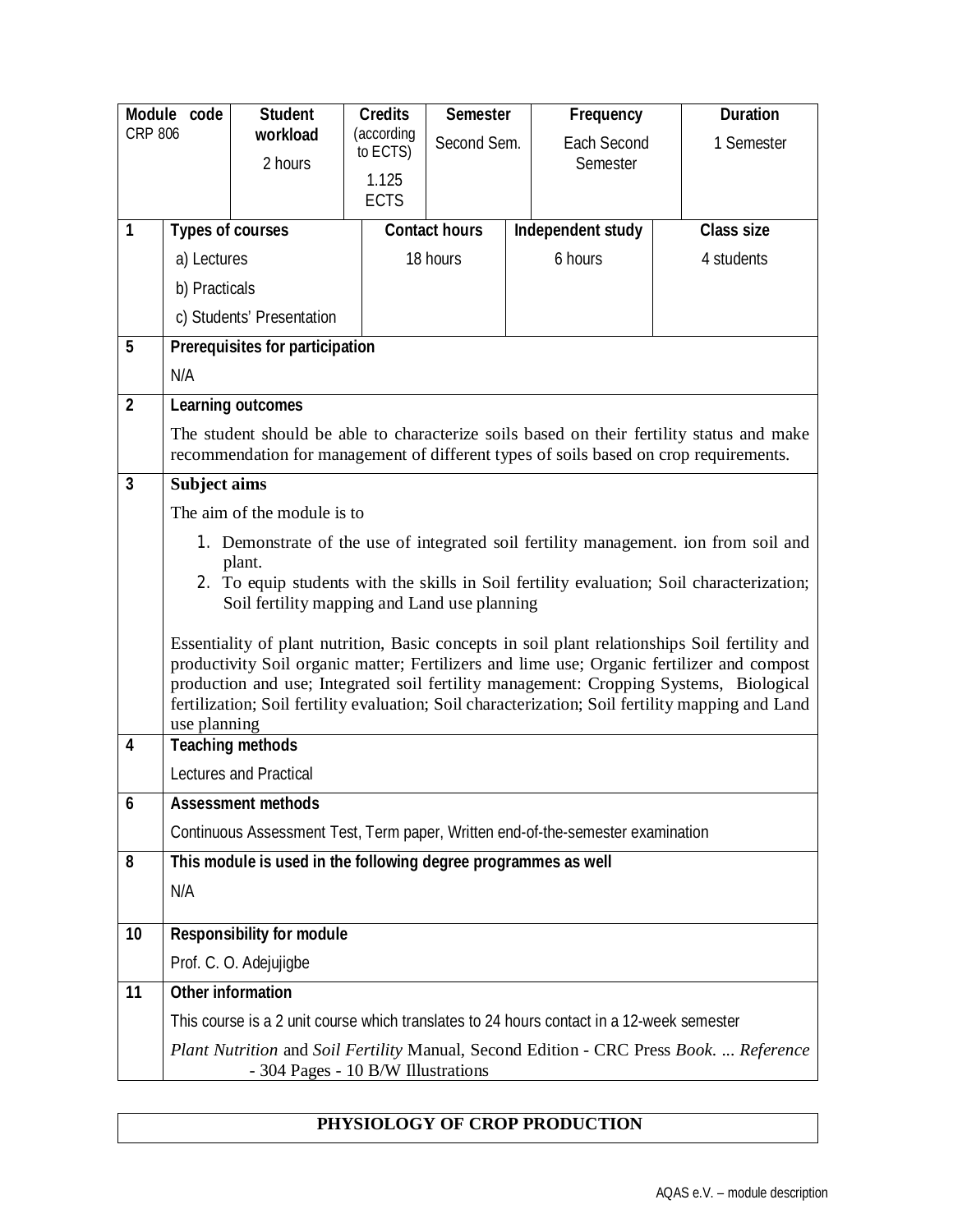|                         | Module code             | <b>Student</b>                                         | <b>Credits</b>                                                                                     | <b>Semester</b>                                                                                                                                                                                       |  | Frequency                                                                                                                                                                                                     |  | <b>Duration</b>   |  |
|-------------------------|-------------------------|--------------------------------------------------------|----------------------------------------------------------------------------------------------------|-------------------------------------------------------------------------------------------------------------------------------------------------------------------------------------------------------|--|---------------------------------------------------------------------------------------------------------------------------------------------------------------------------------------------------------------|--|-------------------|--|
| <b>CRP 807</b>          |                         | workload                                               | (according                                                                                         | First Sem.<br>to ECTS)                                                                                                                                                                                |  | <b>Each First Semester</b>                                                                                                                                                                                    |  | 1 Semester        |  |
|                         |                         | 2 hours                                                | 1.125                                                                                              |                                                                                                                                                                                                       |  |                                                                                                                                                                                                               |  |                   |  |
|                         |                         |                                                        | <b>ECTS</b>                                                                                        |                                                                                                                                                                                                       |  |                                                                                                                                                                                                               |  |                   |  |
| 1                       | <b>Types of courses</b> |                                                        |                                                                                                    | <b>Contact hours</b>                                                                                                                                                                                  |  | Independent study                                                                                                                                                                                             |  | <b>Class size</b> |  |
|                         | a) Class Work           |                                                        |                                                                                                    | 18 hours                                                                                                                                                                                              |  | 6 hours                                                                                                                                                                                                       |  | 4 students        |  |
|                         | b) Practicals           |                                                        |                                                                                                    |                                                                                                                                                                                                       |  |                                                                                                                                                                                                               |  |                   |  |
|                         |                         | c) Students' Presentation                              |                                                                                                    |                                                                                                                                                                                                       |  |                                                                                                                                                                                                               |  |                   |  |
| 5                       |                         | <b>Prerequisites for participation</b>                 |                                                                                                    |                                                                                                                                                                                                       |  |                                                                                                                                                                                                               |  |                   |  |
|                         | N/A                     |                                                        |                                                                                                    |                                                                                                                                                                                                       |  |                                                                                                                                                                                                               |  |                   |  |
| $\mathbf{2}$            |                         | <b>Learning outcomes</b>                               |                                                                                                    |                                                                                                                                                                                                       |  |                                                                                                                                                                                                               |  |                   |  |
|                         | production.             |                                                        |                                                                                                    |                                                                                                                                                                                                       |  | The student would be able to understand the principles of physiological basis of crop                                                                                                                         |  |                   |  |
| $\overline{\mathbf{3}}$ | <b>Subject aims</b>     |                                                        |                                                                                                    |                                                                                                                                                                                                       |  |                                                                                                                                                                                                               |  |                   |  |
|                         |                         | The aim of the module is to                            |                                                                                                    |                                                                                                                                                                                                       |  |                                                                                                                                                                                                               |  |                   |  |
|                         |                         | 1. Demonstrate of the use of models in crop production |                                                                                                    |                                                                                                                                                                                                       |  |                                                                                                                                                                                                               |  |                   |  |
|                         |                         |                                                        |                                                                                                    |                                                                                                                                                                                                       |  | 2. To equip students with the skills in analysis of plant growth and related                                                                                                                                  |  |                   |  |
|                         |                         | components                                             |                                                                                                    |                                                                                                                                                                                                       |  | Physiological mechanism underlying crop yield: growth, development, assimilate partitioning and                                                                                                               |  |                   |  |
|                         |                         |                                                        |                                                                                                    |                                                                                                                                                                                                       |  | carbon economy, Canopy carbon assimilatory process and effect of environmental factors; light<br>(Photosynthetic photon flux density), water and nutrient availability, Irradiance response curve             |  |                   |  |
|                         |                         |                                                        |                                                                                                    |                                                                                                                                                                                                       |  | model and analysis of canopy carbon assimilation, Canopy architecture and carbon assimilation,                                                                                                                |  |                   |  |
|                         |                         |                                                        |                                                                                                    |                                                                                                                                                                                                       |  | coefficient of extinction, LAI, Sunlighted leaf area, leaf orientation and canopy carbon assimilation,<br>Leaf area duration, relative leaf growth rate, Canopy respiration and yield; growth and maintenance |  |                   |  |
|                         |                         |                                                        |                                                                                                    |                                                                                                                                                                                                       |  | respiration, factors affecting them and implication towards yield, Carbon balance and yield, Stress<br>physiology and ameliorative process, Water balance: water deficit and flooding. Physiology of crop     |  |                   |  |
|                         |                         |                                                        |                                                                                                    |                                                                                                                                                                                                       |  | response, adaptation and acclimation and its consequent on crop yield, water use efficiency and                                                                                                               |  |                   |  |
|                         |                         |                                                        |                                                                                                    |                                                                                                                                                                                                       |  | yield. Irrigation and yield, Energy balance: UV and other lethal electromagnetic radiation, shading.<br>Physiology of crop response and effect on yield. Radiation use efficiency and yield. Nutrient         |  |                   |  |
|                         |                         |                                                        |                                                                                                    |                                                                                                                                                                                                       |  | response curve, indicating different zones of uptake; deficiency, poverty adjustment, luxury<br>consumption and toxicity zone with emphasis on essential macro nutrients. Nutrient use efficiency;            |  |                   |  |
|                         |                         |                                                        |                                                                                                    |                                                                                                                                                                                                       |  | nutrient uptake and utilisation, dimensions of nutrient use efficiency (Agronomic, Partial factor                                                                                                             |  |                   |  |
|                         |                         |                                                        |                                                                                                    |                                                                                                                                                                                                       |  | productivity, Physiological, internal, recovery and economic nutrient efficiency). Iron and aluminium<br>toxicity specifically in rice production and its implication on crop yield. Fertiliser application   |  |                   |  |
|                         |                         |                                                        |                                                                                                    |                                                                                                                                                                                                       |  | (inorganic and organic agriculture) and crop yield, Effect of reactive oxygen species on crop yield,<br>Crop Ecophysiology and Introductory crop modelling, Environmental factors and crop yield, System      |  |                   |  |
|                         |                         |                                                        |                                                                                                    |                                                                                                                                                                                                       |  | theory, system dynamics concepts and principles, Crop simulation models in Agricultural research                                                                                                              |  |                   |  |
|                         |                         |                                                        |                                                                                                    | and management, Fundamentals of DSSAT model, Yield analysis of some selected field crops; yield<br>component of some selected arable crops and its implication towards yield formation, Physiological |  |                                                                                                                                                                                                               |  |                   |  |
| planting date etc.      |                         |                                                        | bases of agronomic management practises; spacing, fertiliser application, irrigation, variation in |                                                                                                                                                                                                       |  |                                                                                                                                                                                                               |  |                   |  |
|                         |                         |                                                        |                                                                                                    |                                                                                                                                                                                                       |  |                                                                                                                                                                                                               |  |                   |  |
| 4                       |                         | <b>Teaching methods</b>                                |                                                                                                    |                                                                                                                                                                                                       |  |                                                                                                                                                                                                               |  |                   |  |
|                         |                         | Lectures, group work and Practical                     |                                                                                                    |                                                                                                                                                                                                       |  |                                                                                                                                                                                                               |  |                   |  |
| 6                       |                         | <b>Assessment methods</b>                              |                                                                                                    |                                                                                                                                                                                                       |  |                                                                                                                                                                                                               |  |                   |  |
|                         |                         |                                                        |                                                                                                    |                                                                                                                                                                                                       |  | Continuous Assessment Test, Term paper, Written end-of-the-semester examination                                                                                                                               |  |                   |  |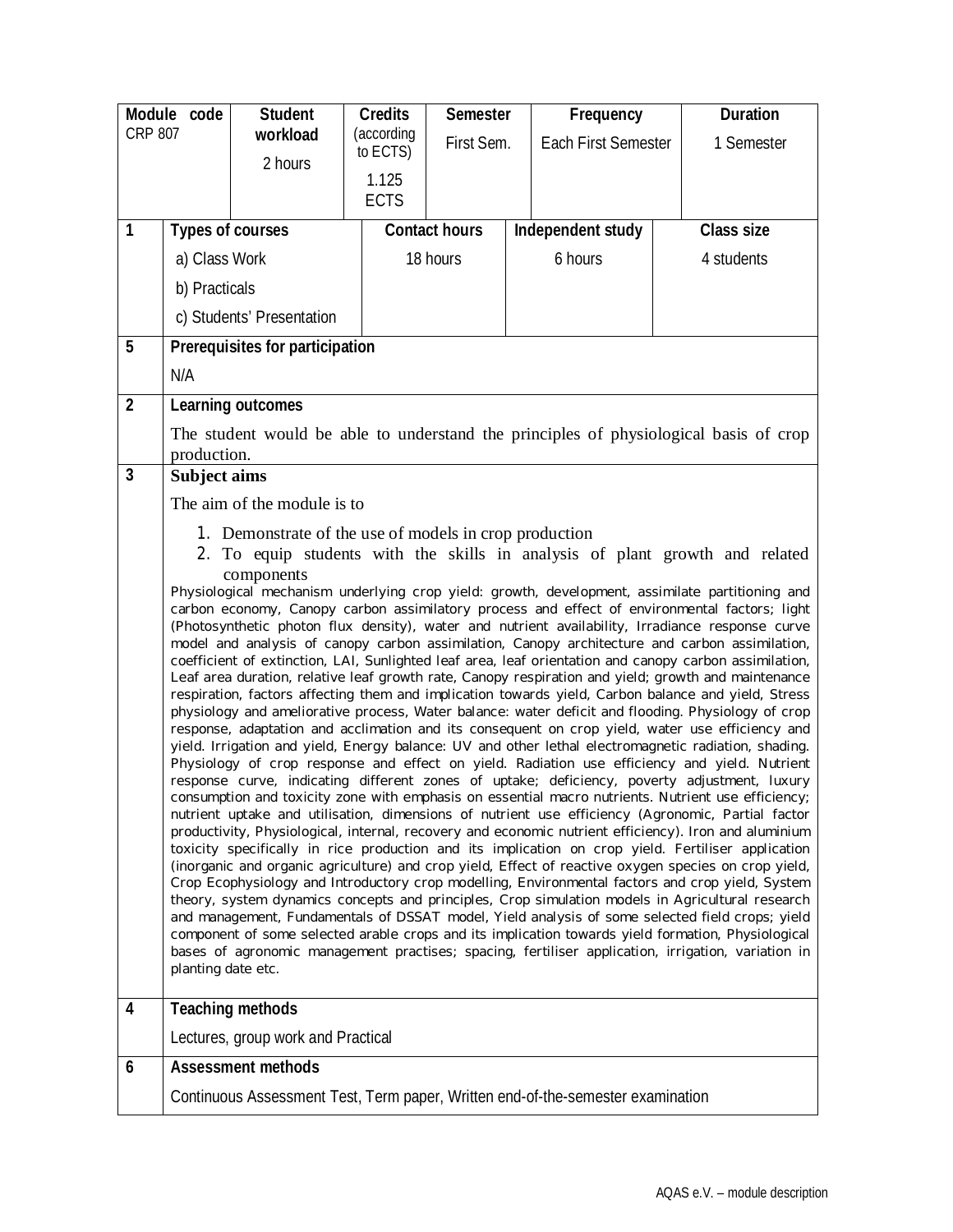| 8  | This module is used in the following degree programmes as well                            |
|----|-------------------------------------------------------------------------------------------|
|    | N/A                                                                                       |
|    |                                                                                           |
| 10 | <b>Responsibility for module</b>                                                          |
|    | Dr. O. S. Sakariyawo                                                                      |
| 11 | <b>Other information</b>                                                                  |
|    | This course is a 2 unit course which translates to 24 hours contact in a 12-week semester |
|    | <i>Physiology of Crop Production.</i> Crop Science. By N K Fageria, V C Baligar, and, R B |
|    | Clark. Food Products Press. Binghamton (New York): Haworth Press                          |

|                | AGRONOMY, ECOLOGY AND PHYSIOLOGY OF PASTURES                                                                                                                                                                                                                                                                                                                                                                                                      |                                           |                        |                      |  |                                                                    |  |                                                                                                                                                                                                           |
|----------------|---------------------------------------------------------------------------------------------------------------------------------------------------------------------------------------------------------------------------------------------------------------------------------------------------------------------------------------------------------------------------------------------------------------------------------------------------|-------------------------------------------|------------------------|----------------------|--|--------------------------------------------------------------------|--|-----------------------------------------------------------------------------------------------------------------------------------------------------------------------------------------------------------|
| Module code    |                                                                                                                                                                                                                                                                                                                                                                                                                                                   | <b>Student</b>                            | <b>Credits</b>         | <b>Semester</b>      |  | Frequency                                                          |  | <b>Duration</b>                                                                                                                                                                                           |
| <b>CRP 808</b> |                                                                                                                                                                                                                                                                                                                                                                                                                                                   | workload                                  | (according<br>to ECTS) | Second Sem.          |  | <b>Each Second</b>                                                 |  | 1 Semester                                                                                                                                                                                                |
|                |                                                                                                                                                                                                                                                                                                                                                                                                                                                   | 3 hours                                   | 1.125                  |                      |  | semester                                                           |  |                                                                                                                                                                                                           |
|                |                                                                                                                                                                                                                                                                                                                                                                                                                                                   |                                           | <b>ECTS</b>            |                      |  |                                                                    |  |                                                                                                                                                                                                           |
| 1              | <b>Types of courses</b>                                                                                                                                                                                                                                                                                                                                                                                                                           |                                           |                        | <b>Contact hours</b> |  | Independent study                                                  |  | <b>Class size</b>                                                                                                                                                                                         |
|                | a) Class Work                                                                                                                                                                                                                                                                                                                                                                                                                                     |                                           |                        | 20 hours             |  | 6 hours                                                            |  | 4 students                                                                                                                                                                                                |
|                | b) Practical                                                                                                                                                                                                                                                                                                                                                                                                                                      |                                           |                        |                      |  |                                                                    |  |                                                                                                                                                                                                           |
|                |                                                                                                                                                                                                                                                                                                                                                                                                                                                   | c) Students' Presentation                 |                        |                      |  |                                                                    |  |                                                                                                                                                                                                           |
| 5              |                                                                                                                                                                                                                                                                                                                                                                                                                                                   | <b>Prerequisites for participation</b>    |                        |                      |  |                                                                    |  |                                                                                                                                                                                                           |
|                | N/A                                                                                                                                                                                                                                                                                                                                                                                                                                               |                                           |                        |                      |  |                                                                    |  |                                                                                                                                                                                                           |
| $\overline{2}$ |                                                                                                                                                                                                                                                                                                                                                                                                                                                   | <b>Learning outcomes</b>                  |                        |                      |  |                                                                    |  |                                                                                                                                                                                                           |
|                |                                                                                                                                                                                                                                                                                                                                                                                                                                                   | enhance hybridization of various species. |                        |                      |  |                                                                    |  | The student should be able to understand the underlying principles in the production of high quality<br>pastures. Also, they should the genetics and mode of reproduction in various pastures in a bid to |
| $\overline{3}$ |                                                                                                                                                                                                                                                                                                                                                                                                                                                   | <b>Subject aims/ Content</b>              |                        |                      |  |                                                                    |  |                                                                                                                                                                                                           |
|                |                                                                                                                                                                                                                                                                                                                                                                                                                                                   | The aim of the module is to:              |                        |                      |  |                                                                    |  |                                                                                                                                                                                                           |
|                |                                                                                                                                                                                                                                                                                                                                                                                                                                                   |                                           |                        |                      |  | 1. To equip students with the skills in quality pasture production |  |                                                                                                                                                                                                           |
|                | 2. To enable students understand the genetics and agronomy of pastures                                                                                                                                                                                                                                                                                                                                                                            |                                           |                        |                      |  |                                                                    |  |                                                                                                                                                                                                           |
|                | Agronomy and adaptation of tropical pasture plants and their pattern of geographical<br>distribution. Origin and domestication of forage plants. Genetic variation and mode of<br>reproduction in pasture plants. Natural and sown pasture compared. Establishment and<br>management of improved pastures - land requirement, land preparation, planting<br>materials and planting, etc. Degradation and persistence of pastures. Role of legumes |                                           |                        |                      |  |                                                                    |  |                                                                                                                                                                                                           |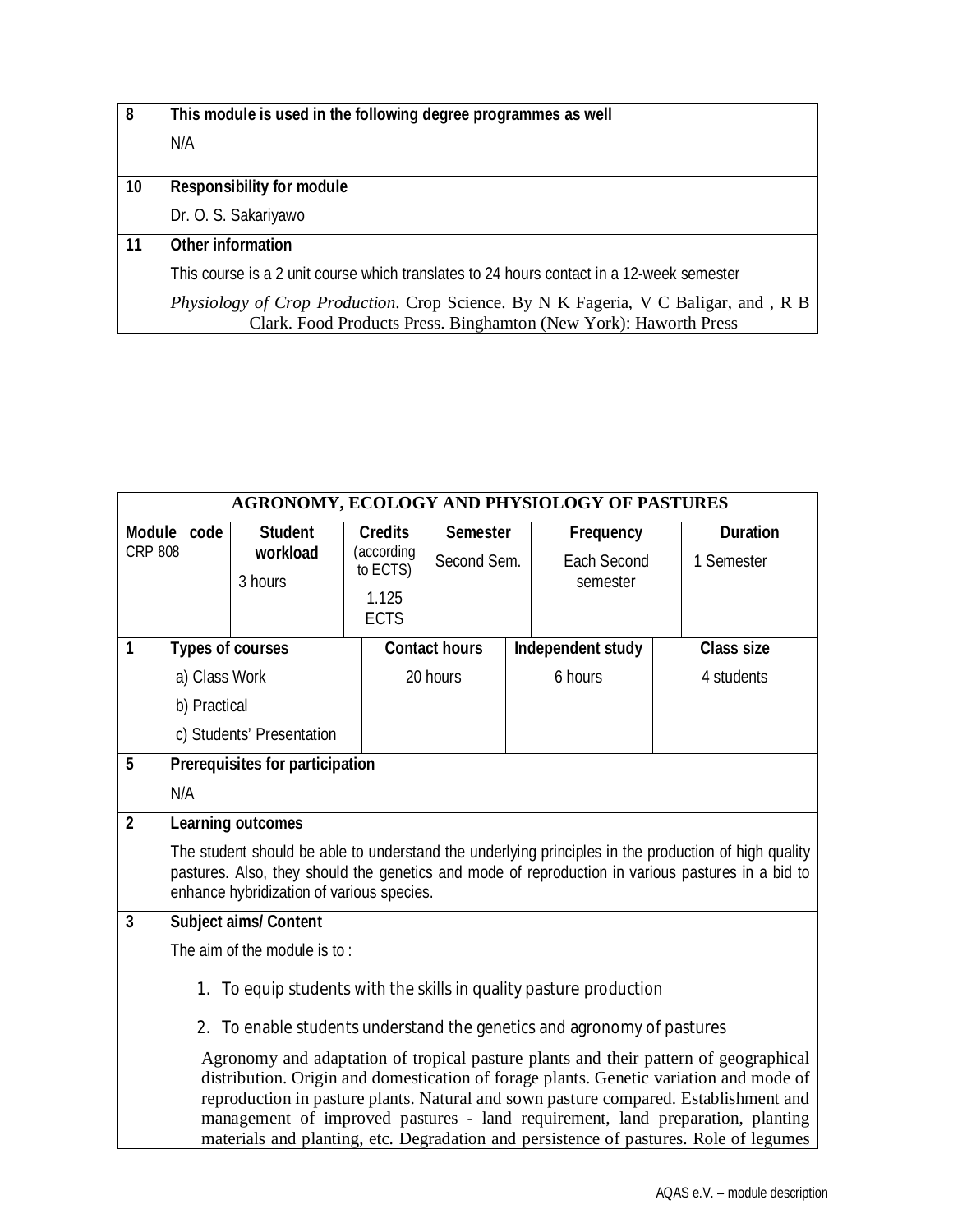|    | tropical pasture production. Pasture condition, species inter- relations<br>in<br>environmental influences. Pasture as an ecosystem, species interrelationships and<br>succession. Animal-soil-plant interactions. Influence of edaphic, physiographic and<br>biotic factors in pasture productivity |
|----|------------------------------------------------------------------------------------------------------------------------------------------------------------------------------------------------------------------------------------------------------------------------------------------------------|
| 4  | <b>Teaching methods</b>                                                                                                                                                                                                                                                                              |
|    | Lectures, group work and Practical                                                                                                                                                                                                                                                                   |
| 6  | <b>Assessment methods</b>                                                                                                                                                                                                                                                                            |
|    | Continuous Assessment Test, Term paper, Written end-of-the-semester examination                                                                                                                                                                                                                      |
| 8  | This module is used in the following degree programmes as well                                                                                                                                                                                                                                       |
|    | N/A                                                                                                                                                                                                                                                                                                  |
|    |                                                                                                                                                                                                                                                                                                      |
| 10 | <b>Responsibility for module</b>                                                                                                                                                                                                                                                                     |
|    | Prof. O. M. Arigbede                                                                                                                                                                                                                                                                                 |
| 11 | <b>Other information</b>                                                                                                                                                                                                                                                                             |
|    | This course is a 3 unit course which translates to 36 hours contact in a 12-week semester                                                                                                                                                                                                            |
|    |                                                                                                                                                                                                                                                                                                      |

|                         | PASTURE PRODUCTION, EVALUATION AND UTILIZATION                                        |                                        |                        |                      |  |                            |  |                                                                                   |
|-------------------------|---------------------------------------------------------------------------------------|----------------------------------------|------------------------|----------------------|--|----------------------------|--|-----------------------------------------------------------------------------------|
|                         | Module code                                                                           | <b>Student</b>                         | <b>Credits</b>         | <b>Semester</b>      |  | Frequency                  |  | <b>Duration</b>                                                                   |
| <b>CRP 809</b>          |                                                                                       | workload                               | (according<br>to ECTS) | First Sem.           |  | <b>Each First Semester</b> |  | 1 Semester                                                                        |
|                         |                                                                                       | 3 hours                                | 1.125                  |                      |  |                            |  |                                                                                   |
|                         |                                                                                       |                                        | <b>ECTS</b>            |                      |  |                            |  |                                                                                   |
| 1                       | <b>Types of courses</b>                                                               |                                        |                        | <b>Contact hours</b> |  | Independent study          |  | <b>Class size</b>                                                                 |
|                         | a) Class Work                                                                         |                                        |                        | 20 hours             |  | 6 hours                    |  | 4 students                                                                        |
|                         | b) Practicals                                                                         |                                        |                        |                      |  |                            |  |                                                                                   |
|                         |                                                                                       | c) Students' Presentation              |                        |                      |  |                            |  |                                                                                   |
| 5                       |                                                                                       | <b>Prerequisites for participation</b> |                        |                      |  |                            |  |                                                                                   |
|                         | N/A                                                                                   |                                        |                        |                      |  |                            |  |                                                                                   |
| $\overline{2}$          |                                                                                       | <b>Learning outcomes</b>               |                        |                      |  |                            |  |                                                                                   |
|                         |                                                                                       | management of Pastures                 |                        |                      |  |                            |  | The students should be able to demonstrate skills in the effective production and |
| $\overline{\mathbf{3}}$ |                                                                                       | <b>Subject aims/Content</b>            |                        |                      |  |                            |  |                                                                                   |
|                         |                                                                                       | The aim of the module is to            |                        |                      |  |                            |  |                                                                                   |
|                         | To equip students with the skills in quality pasture production and evaluation.<br>1. |                                        |                        |                      |  |                            |  |                                                                                   |
|                         | 2.                                                                                    |                                        |                        |                      |  |                            |  | To acquint students with research methods and evaluation techniques of quality    |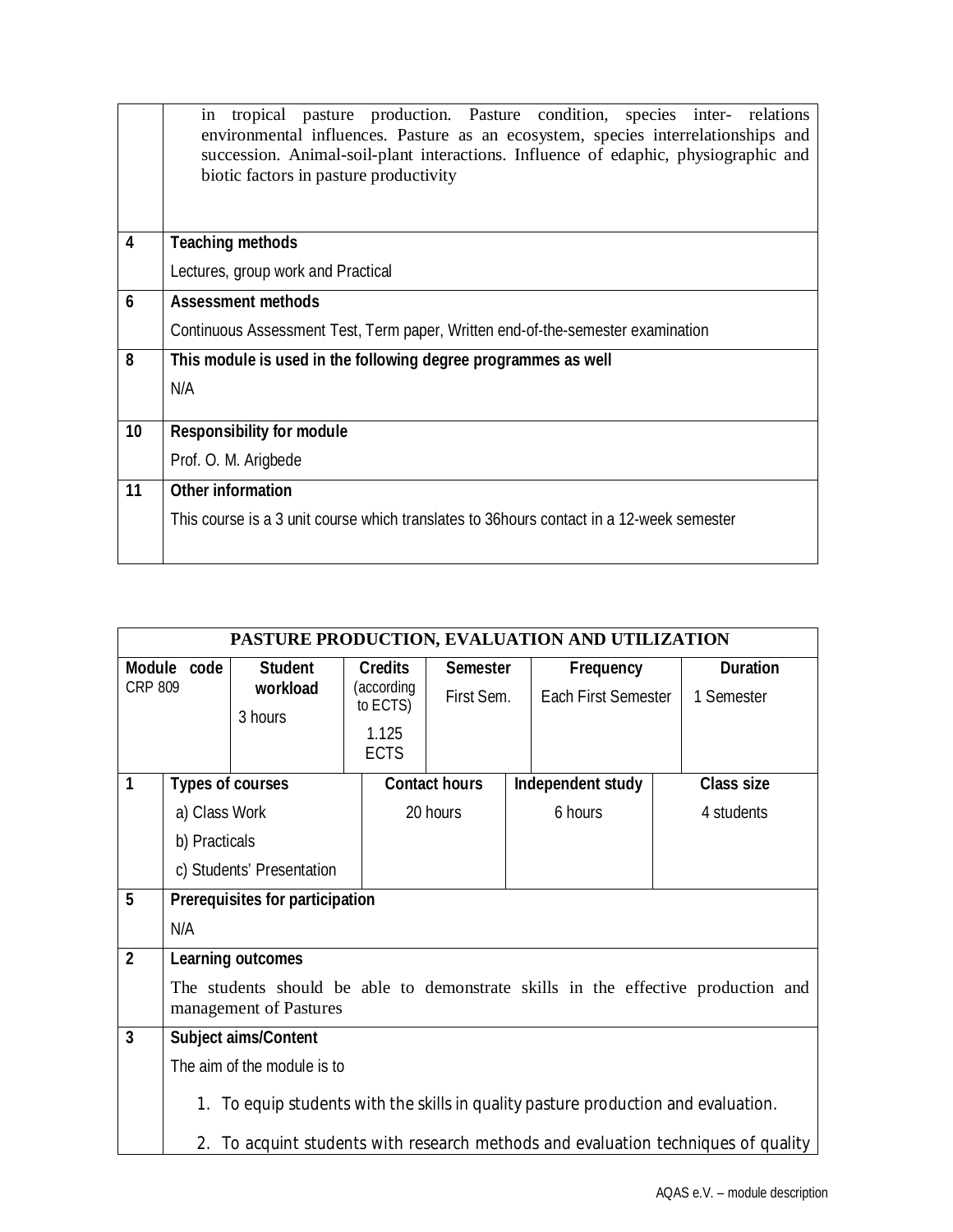|                  | pasture                                                                                                                                                                                                                                                                                                                                                                                                                                                                                                                                                         |
|------------------|-----------------------------------------------------------------------------------------------------------------------------------------------------------------------------------------------------------------------------------------------------------------------------------------------------------------------------------------------------------------------------------------------------------------------------------------------------------------------------------------------------------------------------------------------------------------|
|                  | Role of pastures in animal production, factors influencing choice of species for sown<br>pastures. Steps in pasture establishment and management - weed management, fertilizer<br>management and grazing management. Pasture research methodology and evaluation<br>techniques. Pasture quality evaluation and factors affecting quality. Animals and pasture<br>measurements under experimentation and statistical analysis. Utilization techniques - in<br>situ grazing and grazing systems, cut-and-carry system, conservation and utilization<br>techniques |
| 4                | <b>Teaching methods</b>                                                                                                                                                                                                                                                                                                                                                                                                                                                                                                                                         |
|                  | Lectures, group work and Practical                                                                                                                                                                                                                                                                                                                                                                                                                                                                                                                              |
| $\boldsymbol{6}$ | <b>Assessment methods</b>                                                                                                                                                                                                                                                                                                                                                                                                                                                                                                                                       |
|                  | Continuous Assessment Test, Term paper, Written end-of-the-semester examination                                                                                                                                                                                                                                                                                                                                                                                                                                                                                 |
| 8                | This module is used in the following degree programmes as well                                                                                                                                                                                                                                                                                                                                                                                                                                                                                                  |
|                  | N/A                                                                                                                                                                                                                                                                                                                                                                                                                                                                                                                                                             |
| 10               | <b>Responsibility for module</b>                                                                                                                                                                                                                                                                                                                                                                                                                                                                                                                                |
|                  | Prof. J. A. Olanite                                                                                                                                                                                                                                                                                                                                                                                                                                                                                                                                             |
|                  |                                                                                                                                                                                                                                                                                                                                                                                                                                                                                                                                                                 |
| 11               | <b>Other information</b>                                                                                                                                                                                                                                                                                                                                                                                                                                                                                                                                        |
|                  | This course is a 3 unit course which translates to 36 hours contact in a 12-week semester                                                                                                                                                                                                                                                                                                                                                                                                                                                                       |
|                  |                                                                                                                                                                                                                                                                                                                                                                                                                                                                                                                                                                 |

|                | <b>ENGINEERING APPLICATION IN CROP/PASTURE PRODUCTION</b>                                                                |                                        |                                                 |                      |  |                         |  |                   |  |
|----------------|--------------------------------------------------------------------------------------------------------------------------|----------------------------------------|-------------------------------------------------|----------------------|--|-------------------------|--|-------------------|--|
| <b>CRP 810</b> | Module code                                                                                                              | <b>Student</b><br>workload             | <b>Credits</b><br><b>Semester</b><br>(according |                      |  | Frequency               |  | <b>Duration</b>   |  |
|                |                                                                                                                          | 3 hours                                | to ECTS)<br>1.125                               | Second Sem.          |  | Fach Second<br>Semester |  | 1 Semester        |  |
|                |                                                                                                                          |                                        | <b>ECTS</b>                                     |                      |  |                         |  |                   |  |
| 1              | <b>Types of courses</b>                                                                                                  |                                        |                                                 | <b>Contact hours</b> |  | Independent study       |  | <b>Class size</b> |  |
|                | a) Lectures                                                                                                              |                                        |                                                 | 24 hours             |  | 6 hours                 |  | 4 students        |  |
|                | b) Practicals                                                                                                            |                                        |                                                 |                      |  |                         |  |                   |  |
|                |                                                                                                                          | c) Students' Presentation              |                                                 |                      |  |                         |  |                   |  |
| 5              |                                                                                                                          | <b>Prerequisites for participation</b> |                                                 |                      |  |                         |  |                   |  |
|                | N/A                                                                                                                      |                                        |                                                 |                      |  |                         |  |                   |  |
| $\overline{2}$ |                                                                                                                          | <b>Learning outcomes</b>               |                                                 |                      |  |                         |  |                   |  |
|                | The student should be able to apply the basic field operations in a cost effective manner in<br>the production of crops. |                                        |                                                 |                      |  |                         |  |                   |  |
| 3              |                                                                                                                          | Subject aims/content                   |                                                 |                      |  |                         |  |                   |  |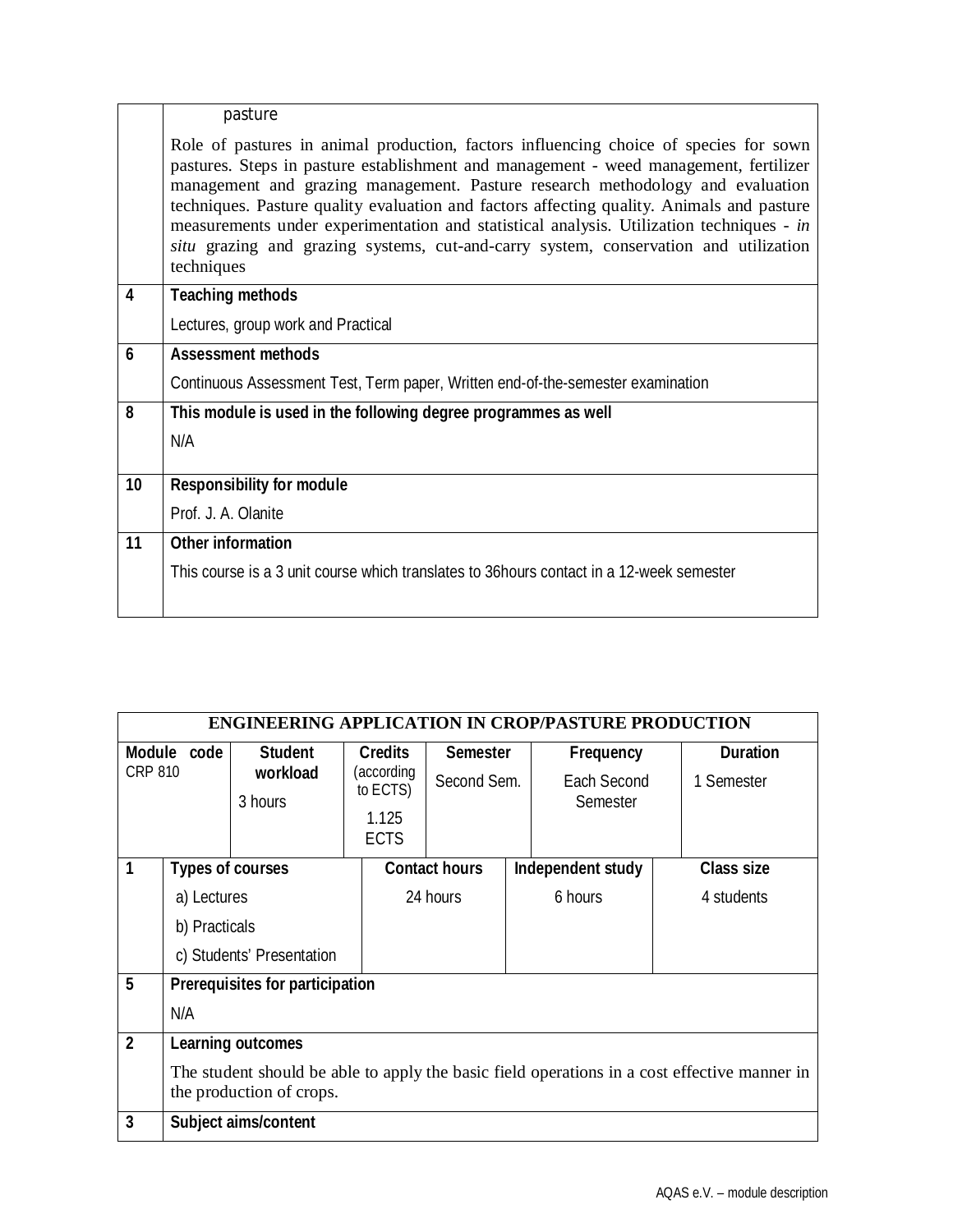|                         | The aim of the module is to:                                                                                                                                                                                                                                                                                                                                         |
|-------------------------|----------------------------------------------------------------------------------------------------------------------------------------------------------------------------------------------------------------------------------------------------------------------------------------------------------------------------------------------------------------------|
|                         | To teach students the various method of mechanized crop production<br>1.                                                                                                                                                                                                                                                                                             |
|                         | To expose student to various irrigation methods and flood control.<br>2.                                                                                                                                                                                                                                                                                             |
|                         |                                                                                                                                                                                                                                                                                                                                                                      |
|                         | Field mechanization: Land clearing operations; Tillage operations – ploughing,                                                                                                                                                                                                                                                                                       |
|                         | harrowing, planting, ; Equipment for mechanized agricultural production – The                                                                                                                                                                                                                                                                                        |
|                         | tractor and accessory implements, Conservation agriculture equipment; Intensive                                                                                                                                                                                                                                                                                      |
|                         | mechanization equipment for large scale farming                                                                                                                                                                                                                                                                                                                      |
|                         | Irrigation: Classifications & types of irrigation system; Merits & demerits of<br>irrigation<br>system; Criteria for the selection of irrigation system; water use efficiency; Crop water<br>requirements, crop coefficient, field water requirements, field irrigation methods;<br>irrigation scheduling, conveyance structures, Soil, water and plant relationship |
|                         | Drainage: Principles of soil and land drainage; Surface drainage, drainage methods, crop<br>row drain system, Subsurface drainage criteria, Drainage and erosion control, Drainage<br>types and classifications; selection of drainage systems                                                                                                                       |
|                         | Soil and water conservation on cropland, Soil and water conservation on pasture                                                                                                                                                                                                                                                                                      |
|                         | and rangeland,                                                                                                                                                                                                                                                                                                                                                       |
|                         | Flood control: Causes of flood; Flood and the associated disasters; Identification of flood<br>prone areas; Climate change and flood; Flood control techniques and                                                                                                                                                                                                   |
|                         | facilities                                                                                                                                                                                                                                                                                                                                                           |
|                         | Farm structures for crop/ pasture production: Dams, canals and other hydraulic systems;<br>Farm workshop for equipment servicing, repairs and maintenance; Storage structures for crops and<br>hays, Selection criteria for location of farm structures and construction materials                                                                                   |
| $\overline{\mathbf{4}}$ | <b>Teaching methods</b>                                                                                                                                                                                                                                                                                                                                              |
|                         | Lectures, group work and Practical                                                                                                                                                                                                                                                                                                                                   |
| 6                       | <b>Assessment methods</b>                                                                                                                                                                                                                                                                                                                                            |
|                         | Continuous Assessment Test, Practical Test Written end-of-the-semester examination                                                                                                                                                                                                                                                                                   |
| 8                       | This module is used in the following degree programmes as well                                                                                                                                                                                                                                                                                                       |
|                         | N/A                                                                                                                                                                                                                                                                                                                                                                  |
| 10                      |                                                                                                                                                                                                                                                                                                                                                                      |
|                         | <b>Responsibility for module</b>                                                                                                                                                                                                                                                                                                                                     |
|                         | Dr. P. O. O. Dada                                                                                                                                                                                                                                                                                                                                                    |
| 11                      | <b>Other information</b>                                                                                                                                                                                                                                                                                                                                             |
|                         | This course is a 3 unit course which translates to 36 hours contact in a 12-week semester                                                                                                                                                                                                                                                                            |
|                         |                                                                                                                                                                                                                                                                                                                                                                      |

## **CROP/PASTURE PROCESSING TECHNOLOGY**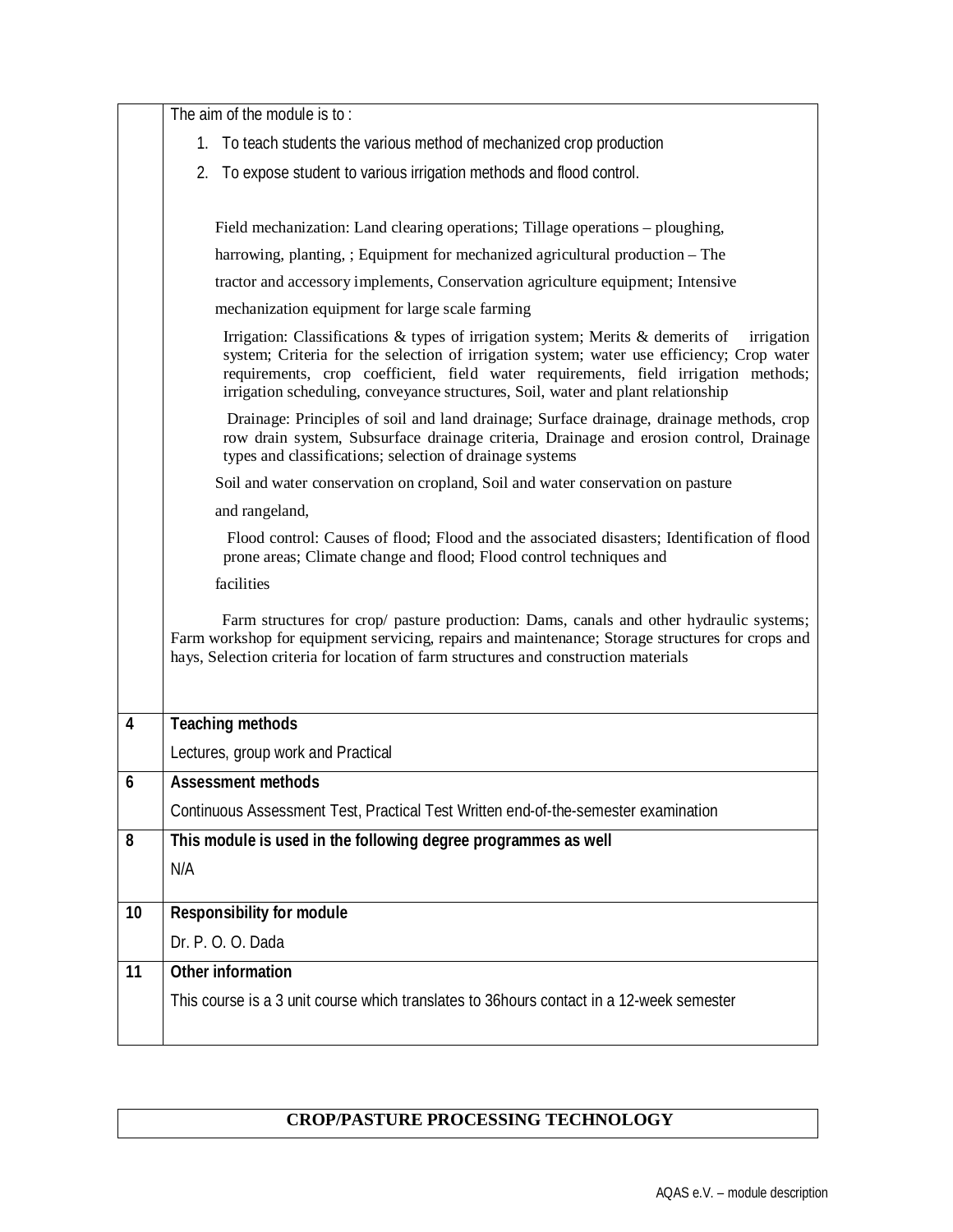|                         | Module code                                                                                                                                                                                                                                                                                                                                                                                                    | <b>Student</b>                                                 | <b>Credits</b>         | <b>Semester</b>      |                            | Frequency                                                                                       | <b>Duration</b>                                                                                                                                              |  |
|-------------------------|----------------------------------------------------------------------------------------------------------------------------------------------------------------------------------------------------------------------------------------------------------------------------------------------------------------------------------------------------------------------------------------------------------------|----------------------------------------------------------------|------------------------|----------------------|----------------------------|-------------------------------------------------------------------------------------------------|--------------------------------------------------------------------------------------------------------------------------------------------------------------|--|
| <b>CRP 811</b>          |                                                                                                                                                                                                                                                                                                                                                                                                                | workload                                                       | (according<br>to ECTS) | First Sem.           | <b>Each First Semester</b> |                                                                                                 | 1 Semester                                                                                                                                                   |  |
|                         |                                                                                                                                                                                                                                                                                                                                                                                                                | 3 hours                                                        | 1.125                  |                      |                            |                                                                                                 |                                                                                                                                                              |  |
|                         |                                                                                                                                                                                                                                                                                                                                                                                                                |                                                                | <b>ECTS</b>            |                      |                            |                                                                                                 |                                                                                                                                                              |  |
| 1                       | <b>Types of courses</b>                                                                                                                                                                                                                                                                                                                                                                                        |                                                                |                        | <b>Contact hours</b> |                            | Independent study                                                                               | <b>Class size</b>                                                                                                                                            |  |
|                         | a) Lectures                                                                                                                                                                                                                                                                                                                                                                                                    |                                                                | 36 hours               |                      |                            | 6 hours                                                                                         | 4 students                                                                                                                                                   |  |
|                         | b) Practicals                                                                                                                                                                                                                                                                                                                                                                                                  |                                                                |                        |                      |                            |                                                                                                 |                                                                                                                                                              |  |
|                         |                                                                                                                                                                                                                                                                                                                                                                                                                | c) Students' Presentation                                      |                        |                      |                            |                                                                                                 |                                                                                                                                                              |  |
| 5                       |                                                                                                                                                                                                                                                                                                                                                                                                                | <b>Prerequisites for participation</b>                         |                        |                      |                            |                                                                                                 |                                                                                                                                                              |  |
|                         | N/A                                                                                                                                                                                                                                                                                                                                                                                                            |                                                                |                        |                      |                            |                                                                                                 |                                                                                                                                                              |  |
| $\mathbf{2}$            |                                                                                                                                                                                                                                                                                                                                                                                                                | <b>Learning outcomes</b>                                       |                        |                      |                            |                                                                                                 |                                                                                                                                                              |  |
|                         |                                                                                                                                                                                                                                                                                                                                                                                                                |                                                                |                        |                      |                            | appropriate design concepts towards harvesting, processing and storage of agricultural produce. | Students will demonstrate the ability to reduce post-harvest losses in crop production; and create                                                           |  |
| $\overline{\mathbf{3}}$ |                                                                                                                                                                                                                                                                                                                                                                                                                | Subject aims/content                                           |                        |                      |                            |                                                                                                 |                                                                                                                                                              |  |
|                         |                                                                                                                                                                                                                                                                                                                                                                                                                | The aim of the module is to:                                   |                        |                      |                            |                                                                                                 |                                                                                                                                                              |  |
|                         | 1.                                                                                                                                                                                                                                                                                                                                                                                                             |                                                                |                        |                      |                            | To expose students to equipment for harvesting, processing and storage of farm produce.         |                                                                                                                                                              |  |
|                         |                                                                                                                                                                                                                                                                                                                                                                                                                |                                                                |                        |                      |                            | 2. To teach students the underlying principles in order to reduce post-harvest losses.          |                                                                                                                                                              |  |
|                         |                                                                                                                                                                                                                                                                                                                                                                                                                |                                                                |                        |                      |                            | Crop/Pasture Harvesting Equipment: Traditional harvesting equipment; tractor                    |                                                                                                                                                              |  |
|                         |                                                                                                                                                                                                                                                                                                                                                                                                                |                                                                |                        |                      |                            |                                                                                                 | Mounted harvesters; combine harvester, Principles and techniques of handling                                                                                 |  |
|                         |                                                                                                                                                                                                                                                                                                                                                                                                                | crop/ pasture production equipments                            |                        |                      |                            |                                                                                                 |                                                                                                                                                              |  |
|                         |                                                                                                                                                                                                                                                                                                                                                                                                                | identified equipment;                                          |                        |                      |                            |                                                                                                 | Primary processing equipment; Choppers, grain shellers and threshers, grain<br>separators and sorters, dryers, pelletizers; Maintenance and servicing of the |  |
|                         |                                                                                                                                                                                                                                                                                                                                                                                                                |                                                                |                        |                      |                            | Secondary processing equipment: Types and principle of operation of expellers,                  |                                                                                                                                                              |  |
|                         |                                                                                                                                                                                                                                                                                                                                                                                                                |                                                                |                        |                      |                            | extractors, extruders, hay balers; Maintenance and servicing of the identified                  |                                                                                                                                                              |  |
|                         |                                                                                                                                                                                                                                                                                                                                                                                                                | equipment;                                                     |                        |                      |                            |                                                                                                 |                                                                                                                                                              |  |
|                         | Storage Facilities: Classification of storage systems, Traditional storage system –<br>Bags, guard traditional crib, rhombus, etc; Improved storage system - Improved<br>crib, Evaporative Coolant system; Modern storage system - Refrigeration, cold<br>storage system, silo, ware house; cooling vans; Storage facilities for root and tuber<br>crops – barn, shelf, pit or underground storage system, etc |                                                                |                        |                      |                            |                                                                                                 |                                                                                                                                                              |  |
| 4                       |                                                                                                                                                                                                                                                                                                                                                                                                                | <b>Teaching methods</b>                                        |                        |                      |                            |                                                                                                 |                                                                                                                                                              |  |
|                         |                                                                                                                                                                                                                                                                                                                                                                                                                | Lectures, group work and Practical                             |                        |                      |                            |                                                                                                 |                                                                                                                                                              |  |
| 6                       |                                                                                                                                                                                                                                                                                                                                                                                                                | <b>Assessment methods</b>                                      |                        |                      |                            |                                                                                                 |                                                                                                                                                              |  |
|                         |                                                                                                                                                                                                                                                                                                                                                                                                                |                                                                |                        |                      |                            | Continuous Assessment Test, Practical Test and Written end-of-the-semester examination          |                                                                                                                                                              |  |
| 8                       |                                                                                                                                                                                                                                                                                                                                                                                                                | This module is used in the following degree programmes as well |                        |                      |                            |                                                                                                 |                                                                                                                                                              |  |
|                         | N/A                                                                                                                                                                                                                                                                                                                                                                                                            |                                                                |                        |                      |                            |                                                                                                 |                                                                                                                                                              |  |
| 10                      |                                                                                                                                                                                                                                                                                                                                                                                                                | <b>Responsibility for module</b>                               |                        |                      |                            |                                                                                                 |                                                                                                                                                              |  |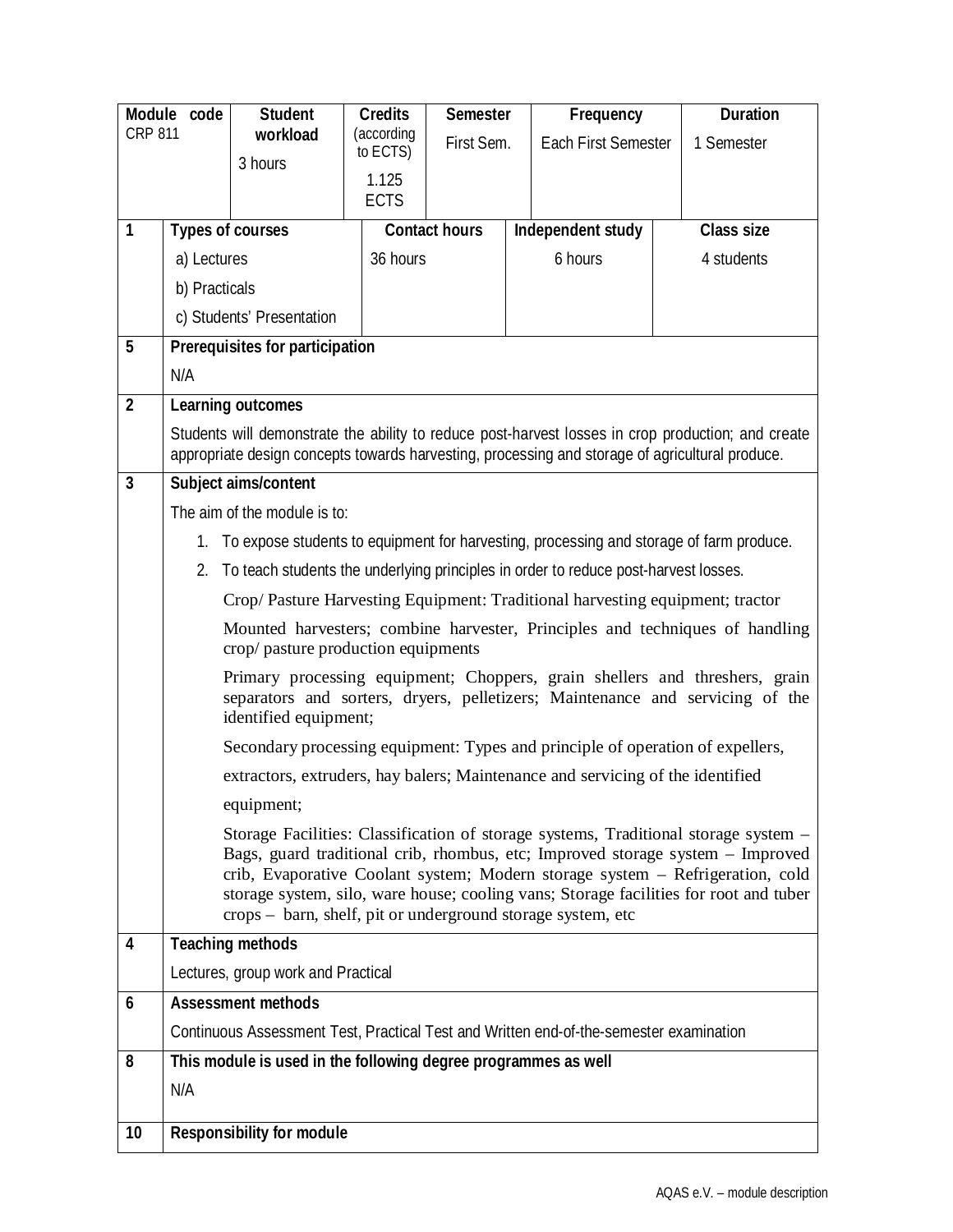| Prof. B. A. Adewumi                                                                      |
|------------------------------------------------------------------------------------------|
| <b>Other information</b>                                                                 |
| This course is a 3unit course which translates to 36 hours contact in a 12-week semester |

|                         | <b>NEW FRONTIERS IN CROP PRODUCTION</b> |                                                                 |                        |                      |  |                                                                                        |                                                                                                    |  |
|-------------------------|-----------------------------------------|-----------------------------------------------------------------|------------------------|----------------------|--|----------------------------------------------------------------------------------------|----------------------------------------------------------------------------------------------------|--|
|                         | Module code                             | <b>Student</b>                                                  | <b>Credits</b>         | <b>Semester</b>      |  | <b>Frequency</b>                                                                       | <b>Duration</b>                                                                                    |  |
| <b>CRP 812</b>          |                                         | workload                                                        | (according<br>to ECTS) | Second Sem.          |  | <b>Each Second</b>                                                                     | 1 Semester                                                                                         |  |
|                         |                                         | 2 hours                                                         | 1.125                  |                      |  | Semester                                                                               |                                                                                                    |  |
|                         |                                         |                                                                 | <b>ECTS</b>            |                      |  |                                                                                        |                                                                                                    |  |
| 1                       |                                         | <b>Types of courses</b>                                         |                        | <b>Contact hours</b> |  | Independent study                                                                      | <b>Class size</b>                                                                                  |  |
|                         | a) Lectures                             |                                                                 | 24 hours               |                      |  | 6 hours                                                                                | 4 students                                                                                         |  |
|                         | b) Practical                            |                                                                 |                        |                      |  |                                                                                        |                                                                                                    |  |
|                         |                                         | c) Students' Presentation                                       |                        |                      |  |                                                                                        |                                                                                                    |  |
| 5                       |                                         | <b>Prerequisites for participation</b>                          |                        |                      |  |                                                                                        |                                                                                                    |  |
|                         | N/A                                     |                                                                 |                        |                      |  |                                                                                        |                                                                                                    |  |
| $\overline{2}$          |                                         | <b>Learning outcomes</b>                                        |                        |                      |  |                                                                                        |                                                                                                    |  |
|                         |                                         |                                                                 |                        |                      |  |                                                                                        | The student should be able to demonstrate skills in basic molecular biology techniques and also to |  |
|                         |                                         | use molecular approaches to crop and pasture improvement.       |                        |                      |  |                                                                                        |                                                                                                    |  |
| $\overline{\mathbf{3}}$ |                                         | Subject aims/content                                            |                        |                      |  |                                                                                        |                                                                                                    |  |
|                         |                                         | The aim of the module is to:                                    |                        |                      |  |                                                                                        |                                                                                                    |  |
|                         |                                         | 1. To demonstrate the use molecular markers in crop improvement |                        |                      |  |                                                                                        |                                                                                                    |  |
|                         | 2.                                      |                                                                 |                        |                      |  | To Bring students up-to-date with the use of molecular tools in crop hybridization     |                                                                                                    |  |
|                         | 3.                                      |                                                                 |                        |                      |  | To appraise the use of tissue culture in genetic engineering of crops                  |                                                                                                    |  |
|                         |                                         |                                                                 |                        |                      |  |                                                                                        | Marker Assisted Selection (MAS), DNA technology on tissue culture in Crop and forage               |  |
|                         |                                         | essential attributes                                            |                        |                      |  |                                                                                        | production, Genetic Engineering, Genotyping and phenotyping of crop and pasture of                 |  |
| 4                       |                                         | <b>Teaching methods</b>                                         |                        |                      |  |                                                                                        |                                                                                                    |  |
|                         |                                         | <b>Lectures and Practical</b>                                   |                        |                      |  |                                                                                        |                                                                                                    |  |
| 6                       |                                         | <b>Assessment methods</b>                                       |                        |                      |  |                                                                                        |                                                                                                    |  |
|                         |                                         |                                                                 |                        |                      |  | Continuous Assessment Test, Practical Test and Written end-of-the-semester examination |                                                                                                    |  |
| 8                       |                                         | This module is used in the following degree programmes as well  |                        |                      |  |                                                                                        |                                                                                                    |  |
|                         | N/A                                     |                                                                 |                        |                      |  |                                                                                        |                                                                                                    |  |
| 10                      |                                         | <b>Responsibility for module</b>                                |                        |                      |  |                                                                                        |                                                                                                    |  |
|                         |                                         |                                                                 |                        |                      |  |                                                                                        |                                                                                                    |  |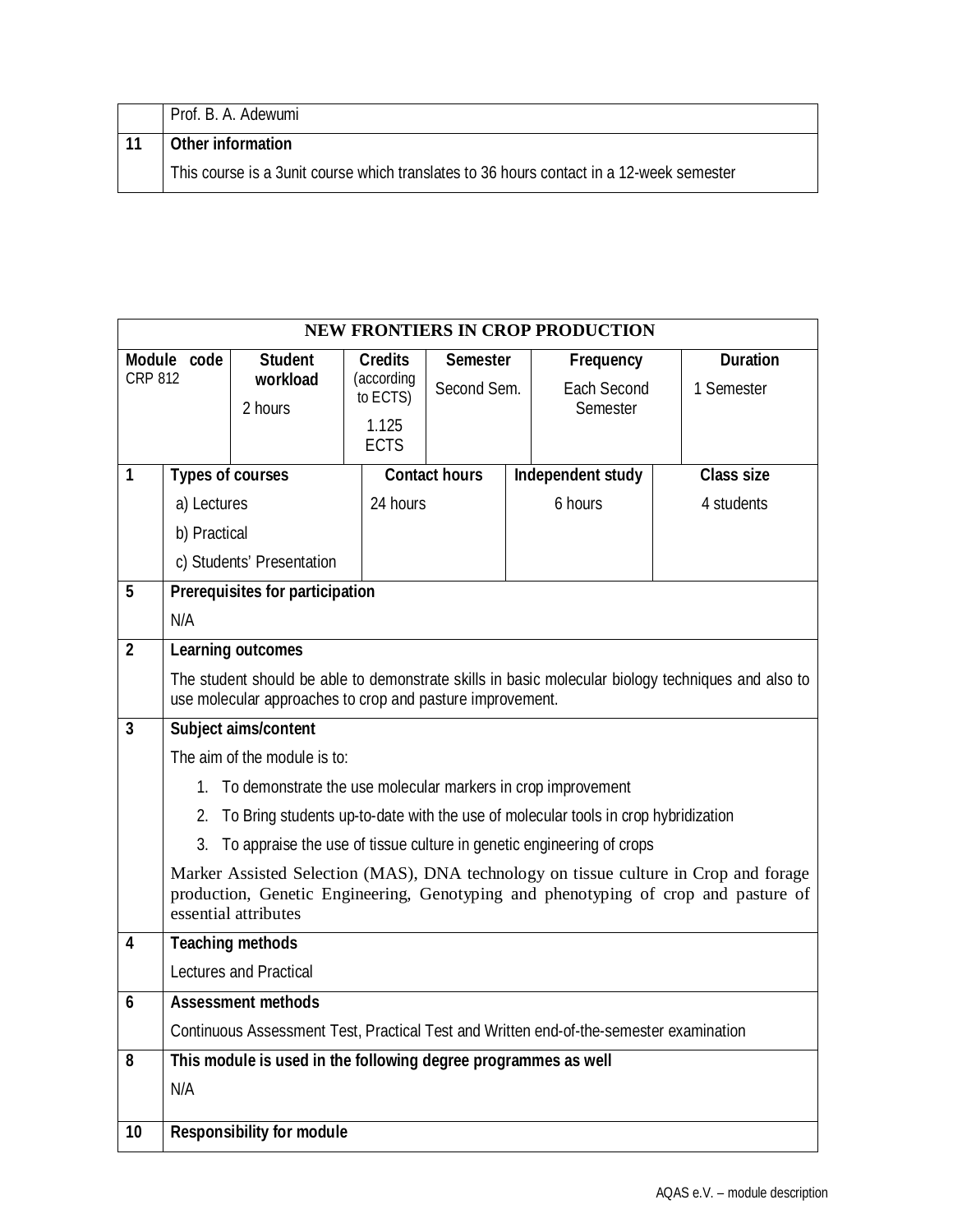| Dr. E. O. Idehen                                                                                  |
|---------------------------------------------------------------------------------------------------|
| Other information                                                                                 |
| This course is a 2 unit course which translates to 24 hours contact in a 12-week semester         |
| Introduction to Plant Biotechnology, H. S. Chawla. Oxford& IBH Publishing Co. Pvt. Ltd. New Delhi |

| PASTURE IN FARMING SYSTEMS AND ENVIRONMENTAL MANAGEMENT |                                                                                                                                                                                                                                                                                                                                                                                                                                                                                                                                                                                           |                                 |                |                          |  |                                                                                            |  |                                                                                                                                                                                                    |
|---------------------------------------------------------|-------------------------------------------------------------------------------------------------------------------------------------------------------------------------------------------------------------------------------------------------------------------------------------------------------------------------------------------------------------------------------------------------------------------------------------------------------------------------------------------------------------------------------------------------------------------------------------------|---------------------------------|----------------|--------------------------|--|--------------------------------------------------------------------------------------------|--|----------------------------------------------------------------------------------------------------------------------------------------------------------------------------------------------------|
|                                                         | Module code                                                                                                                                                                                                                                                                                                                                                                                                                                                                                                                                                                               | <b>Student</b>                  | <b>Credits</b> | <b>Semester</b>          |  | Frequency                                                                                  |  | <b>Duration</b>                                                                                                                                                                                    |
| <b>CRP 813</b>                                          |                                                                                                                                                                                                                                                                                                                                                                                                                                                                                                                                                                                           | workload                        | to ECTS)       | (according<br>First Sem. |  | Each First semester                                                                        |  | 1 Semester                                                                                                                                                                                         |
|                                                         |                                                                                                                                                                                                                                                                                                                                                                                                                                                                                                                                                                                           | 3 hours                         | 1.125          |                          |  |                                                                                            |  |                                                                                                                                                                                                    |
|                                                         |                                                                                                                                                                                                                                                                                                                                                                                                                                                                                                                                                                                           |                                 | <b>ECTS</b>    |                          |  |                                                                                            |  |                                                                                                                                                                                                    |
| 1                                                       | <b>Types of courses</b>                                                                                                                                                                                                                                                                                                                                                                                                                                                                                                                                                                   |                                 |                | <b>Contact hours</b>     |  | Independent study                                                                          |  | <b>Class size</b>                                                                                                                                                                                  |
|                                                         | a) Lectures                                                                                                                                                                                                                                                                                                                                                                                                                                                                                                                                                                               |                                 | hours          |                          |  | 6 hours                                                                                    |  | 4 students                                                                                                                                                                                         |
|                                                         | b) Practical                                                                                                                                                                                                                                                                                                                                                                                                                                                                                                                                                                              |                                 |                |                          |  |                                                                                            |  |                                                                                                                                                                                                    |
|                                                         |                                                                                                                                                                                                                                                                                                                                                                                                                                                                                                                                                                                           | c) Students' Presentation       |                |                          |  |                                                                                            |  |                                                                                                                                                                                                    |
| 5                                                       |                                                                                                                                                                                                                                                                                                                                                                                                                                                                                                                                                                                           | Prerequisites for participation |                |                          |  |                                                                                            |  |                                                                                                                                                                                                    |
|                                                         | N/A                                                                                                                                                                                                                                                                                                                                                                                                                                                                                                                                                                                       |                                 |                |                          |  |                                                                                            |  |                                                                                                                                                                                                    |
| $\overline{2}$                                          |                                                                                                                                                                                                                                                                                                                                                                                                                                                                                                                                                                                           | <b>Learning outcomes</b>        |                |                          |  |                                                                                            |  |                                                                                                                                                                                                    |
|                                                         | crops.                                                                                                                                                                                                                                                                                                                                                                                                                                                                                                                                                                                    |                                 |                |                          |  |                                                                                            |  | The student should be able to effectively manage an integrated system of animals and crop<br>production. Also, to be able to effective integrate legumes and pastures in plantation of animals and |
| $\overline{\mathbf{3}}$                                 |                                                                                                                                                                                                                                                                                                                                                                                                                                                                                                                                                                                           | Subject aims/content            |                |                          |  |                                                                                            |  |                                                                                                                                                                                                    |
|                                                         |                                                                                                                                                                                                                                                                                                                                                                                                                                                                                                                                                                                           | The aim of the module is to:    |                |                          |  |                                                                                            |  |                                                                                                                                                                                                    |
|                                                         |                                                                                                                                                                                                                                                                                                                                                                                                                                                                                                                                                                                           |                                 |                |                          |  | 1. To expose students to sustainable use crop residues in in off season feeding of animals |  |                                                                                                                                                                                                    |
|                                                         |                                                                                                                                                                                                                                                                                                                                                                                                                                                                                                                                                                                           |                                 |                |                          |  | 2. To demonstrate the effect of climate change in a system of animals and crop production  |  |                                                                                                                                                                                                    |
|                                                         | Role of crop-livestock system in sustainable production, role of legumes, integration of<br>pastures in plantation and animal crops. Intensive feed garden, fodder bank system.<br>Sustainable use of crop residues in enhancing dry season feeding. Animal grazing and<br>crop productivity. Managing animals in crop production environments. Animal grazing<br>and ecosystem stability, traditional animal production system, environmental health, and<br>rural livelihoods. Effect of fire in natural pasture management. Ruminant production and<br>global warming, desertification |                                 |                |                          |  |                                                                                            |  |                                                                                                                                                                                                    |
| $\overline{\mathbf{4}}$                                 |                                                                                                                                                                                                                                                                                                                                                                                                                                                                                                                                                                                           | <b>Teaching methods</b>         |                |                          |  |                                                                                            |  |                                                                                                                                                                                                    |
|                                                         | Lectures, group work and Practical                                                                                                                                                                                                                                                                                                                                                                                                                                                                                                                                                        |                                 |                |                          |  |                                                                                            |  |                                                                                                                                                                                                    |
| 6                                                       |                                                                                                                                                                                                                                                                                                                                                                                                                                                                                                                                                                                           | <b>Assessment methods</b>       |                |                          |  |                                                                                            |  |                                                                                                                                                                                                    |
|                                                         |                                                                                                                                                                                                                                                                                                                                                                                                                                                                                                                                                                                           |                                 |                |                          |  | Continuous Assessment Test, Practical Test and Written end-of-the-semester examination     |  |                                                                                                                                                                                                    |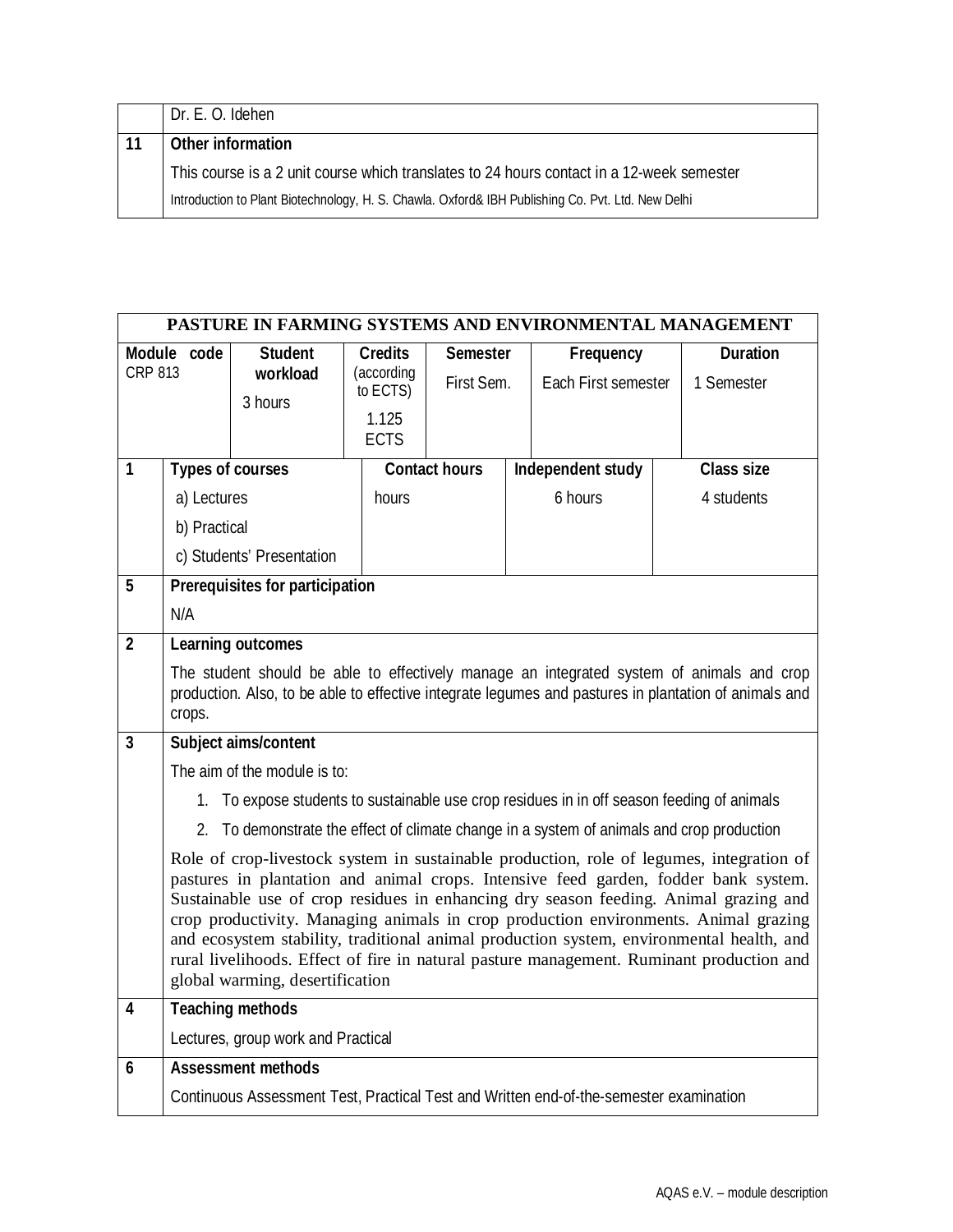| 8  | This module is used in the following degree programmes as well                            |
|----|-------------------------------------------------------------------------------------------|
|    | N/A                                                                                       |
|    |                                                                                           |
| 10 | <b>Responsibility for module</b>                                                          |
|    | Prof. A. O. Jolaoso                                                                       |
| 11 | <b>Other information</b>                                                                  |
|    | This course is a 3 unit course which translates to 36 hours contact in a 12-week semester |
|    |                                                                                           |

| <b>BIOMETRICAL GENETICS</b> |                                                                                                                                                               |                |                        |                      |  |                    |                   |  |
|-----------------------------|---------------------------------------------------------------------------------------------------------------------------------------------------------------|----------------|------------------------|----------------------|--|--------------------|-------------------|--|
|                             | Module code                                                                                                                                                   | <b>Student</b> | <b>Credits</b>         | <b>Semester</b>      |  | Frequency          | <b>Duration</b>   |  |
| <b>CRP 814</b>              |                                                                                                                                                               | workload       | (according<br>to ECTS) | Second Sem.          |  | <b>Each Second</b> | 1 Semester        |  |
|                             |                                                                                                                                                               | 2 hours        | 1.125                  |                      |  | semester           |                   |  |
|                             |                                                                                                                                                               |                | <b>ECTS</b>            |                      |  |                    |                   |  |
| $\mathbf{1}$                | <b>Types of courses</b>                                                                                                                                       |                |                        | <b>Contact hours</b> |  | Independent study  | <b>Class size</b> |  |
|                             | a) Lectures                                                                                                                                                   |                |                        | 24 hours             |  | 6 hours            | 4 students        |  |
|                             | b) Students' Presentation                                                                                                                                     |                |                        |                      |  |                    |                   |  |
| 5                           | <b>Prerequisites for participation</b>                                                                                                                        |                |                        |                      |  |                    |                   |  |
|                             | N/A                                                                                                                                                           |                |                        |                      |  |                    |                   |  |
| $\overline{2}$              | <b>Learning outcomes</b>                                                                                                                                      |                |                        |                      |  |                    |                   |  |
|                             | The student should be able to identify the various sources of genetic variation and to exploit their                                                          |                |                        |                      |  |                    |                   |  |
|                             | uses. Also, to apply models to determine gene action in crops and implications of interaction<br>between genotypes and environment.                           |                |                        |                      |  |                    |                   |  |
| $\overline{\mathbf{3}}$     | Subject aims/content                                                                                                                                          |                |                        |                      |  |                    |                   |  |
|                             | The aim of the module is to:                                                                                                                                  |                |                        |                      |  |                    |                   |  |
|                             | 1. The student should be able to identify the various sources of genetic variation and to exploit<br>their uses.                                              |                |                        |                      |  |                    |                   |  |
|                             | 2. To acquaint students with various models used in genetic improvement of crops.                                                                             |                |                        |                      |  |                    |                   |  |
|                             | Sources of variation, Additive Dominance Model, Epistasis, Interraction, G x E, Line x<br>tester analysis, Experimental population-BIPS, NC I, NC II, Diallel |                |                        |                      |  |                    |                   |  |
| $\overline{\mathbf{4}}$     | <b>Teaching methods</b>                                                                                                                                       |                |                        |                      |  |                    |                   |  |
|                             | Lectures and group work                                                                                                                                       |                |                        |                      |  |                    |                   |  |
| 6                           | <b>Assessment methods</b>                                                                                                                                     |                |                        |                      |  |                    |                   |  |
|                             | Continuous Assessment Test and Written end-of-the-semester examination                                                                                        |                |                        |                      |  |                    |                   |  |
| 8                           | This module is used in the following degree programmes as well                                                                                                |                |                        |                      |  |                    |                   |  |
|                             | N/A                                                                                                                                                           |                |                        |                      |  |                    |                   |  |
|                             | <b>Responsibility for module</b>                                                                                                                              |                |                        |                      |  |                    |                   |  |
| 10                          |                                                                                                                                                               |                |                        |                      |  |                    |                   |  |